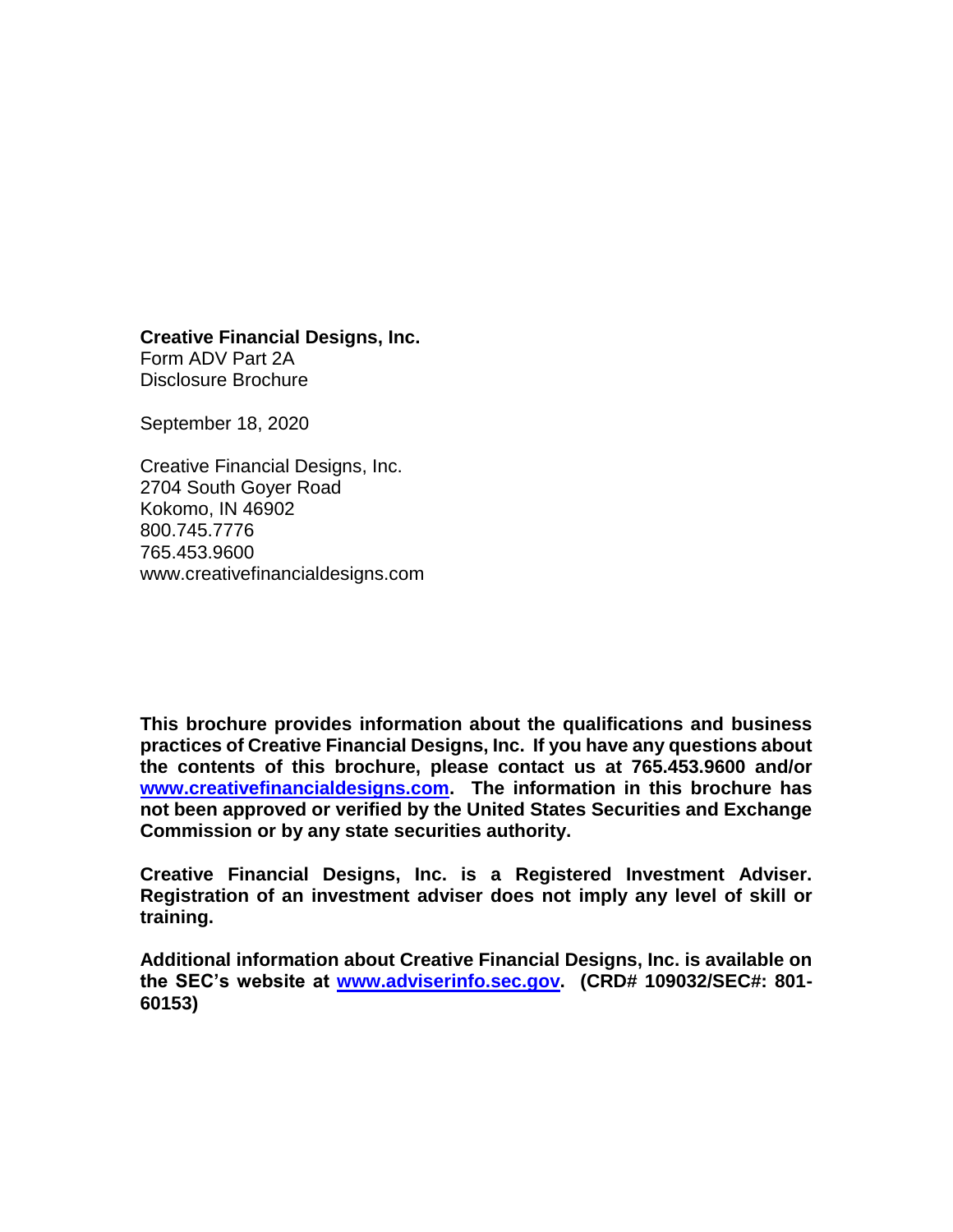#### **ITEM 2: MATERIAL CHANGES**

The Material Changes section of this Brochure will be updated annually, or as information herein becomes materially inaccurate. The following information consists of the material changes made by the firm since its last updating amendment, which was dated July 28, 2020.

Update to Item 9 of this Brochure, relating to a regulatory action involving affiliates of Creative Financial Designs, Inc.

Clients may request a complete copy of our ADV Brochure and supplements by reaching out to the firm by phone (765-453-9600) or by email [\(managedaccounts@creativefinancialdesigns.com\)](mailto:managedaccounts@creativefinancialdesigns.com). The firm will provide you with a new brochure at any time without charge.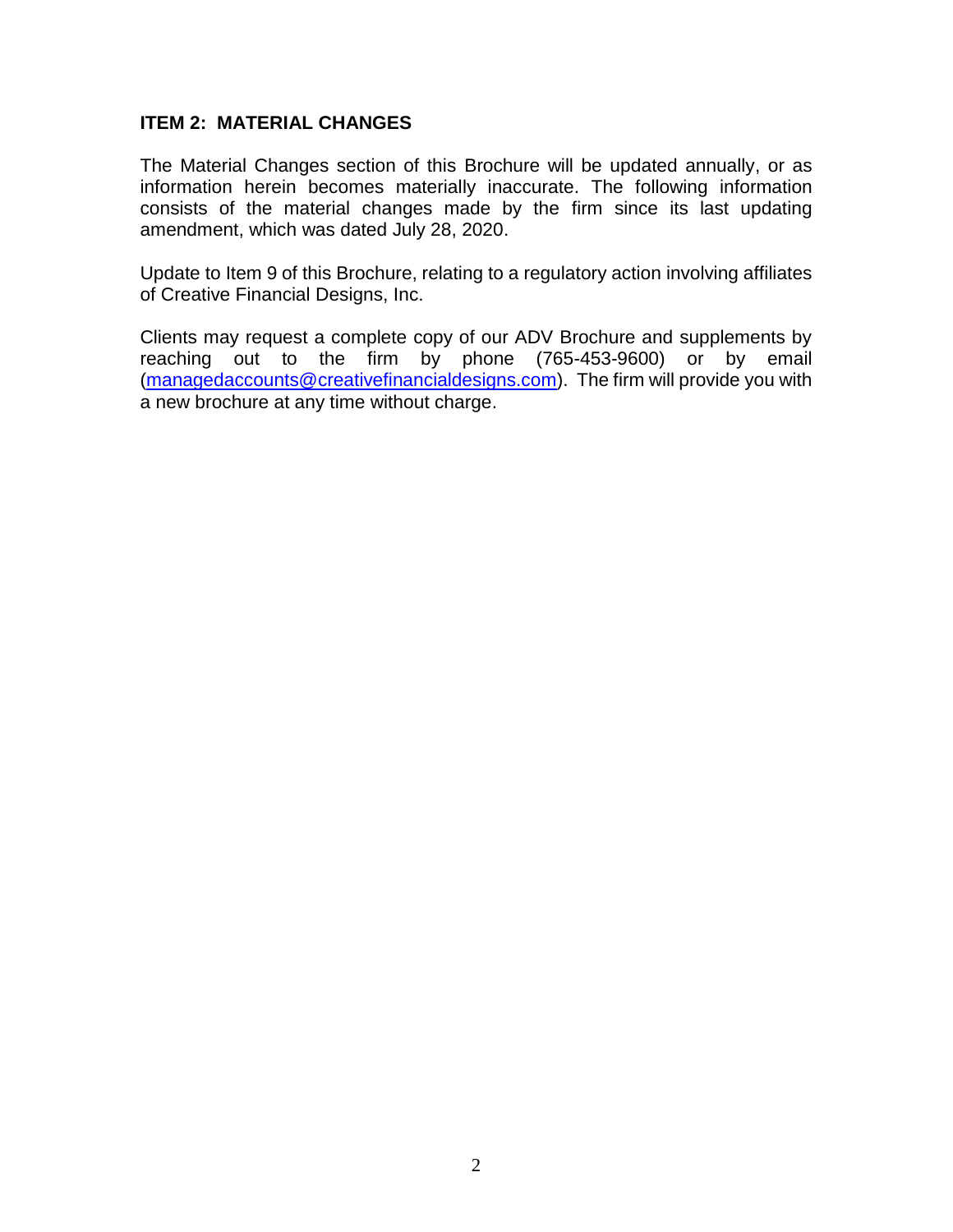| Biblical Faith Values Individual Equities Description  12   |
|-------------------------------------------------------------|
| Biblical Faith Values Inspire Focused Description  13       |
| Biblical Faith Values Timothy Focused Description  13       |
|                                                             |
|                                                             |
|                                                             |
|                                                             |
|                                                             |
|                                                             |
|                                                             |
|                                                             |
|                                                             |
|                                                             |
| Self-Directed Retirement Management Platform Description 18 |
|                                                             |

# **Table of Contents**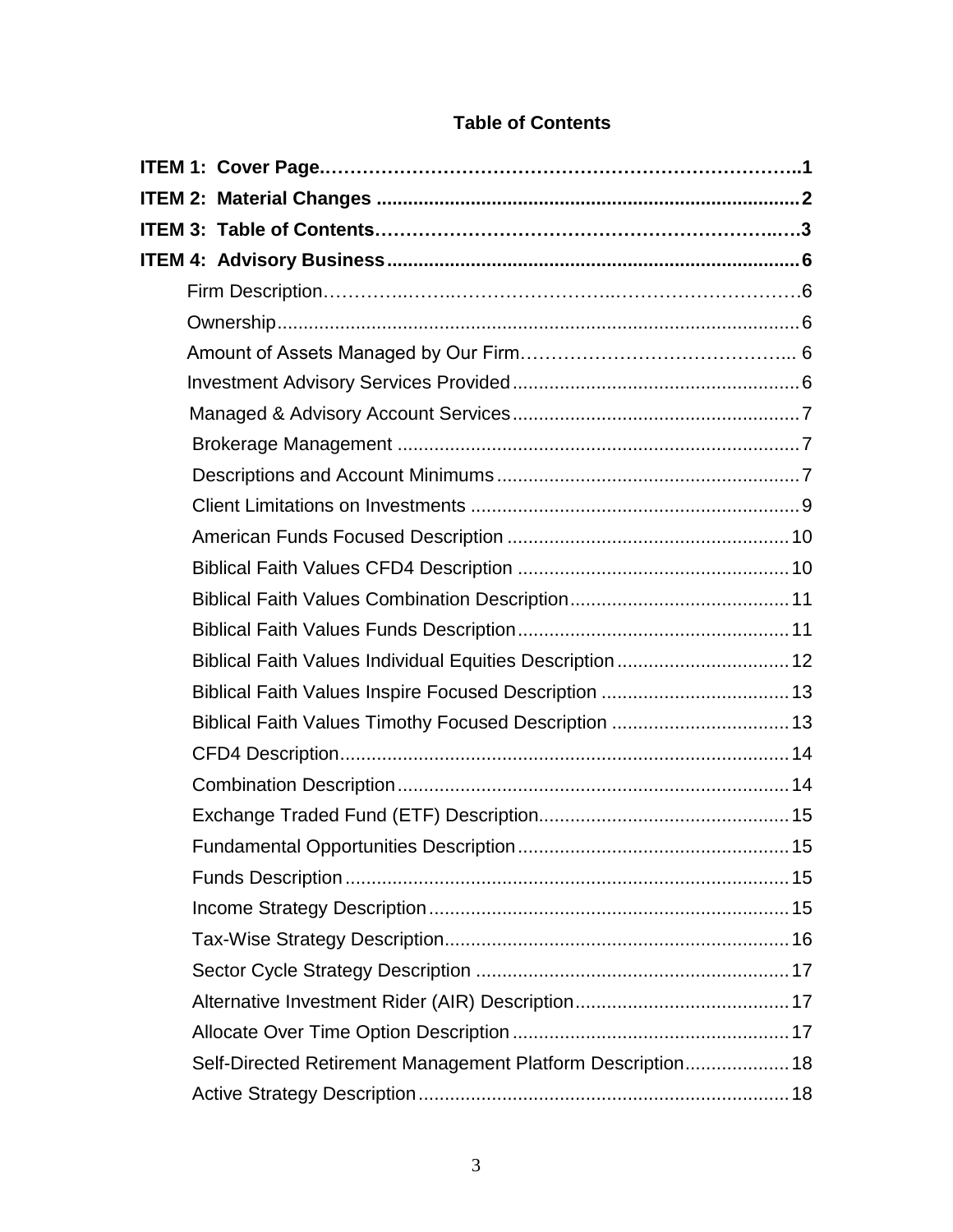| Variable Annuity Management Platform Description 18                          |  |
|------------------------------------------------------------------------------|--|
|                                                                              |  |
|                                                                              |  |
|                                                                              |  |
|                                                                              |  |
|                                                                              |  |
|                                                                              |  |
|                                                                              |  |
| Brokerage Management Custodial Fee at NFS/FCCS24                             |  |
| Managed Account Services Fees and Compensation  24                           |  |
|                                                                              |  |
| Self-Directed Retirement Management Platform Active Strategy Fees25          |  |
| Self-Directed Retirement Management Platform Passive Strategy Fees26         |  |
|                                                                              |  |
|                                                                              |  |
|                                                                              |  |
|                                                                              |  |
|                                                                              |  |
|                                                                              |  |
|                                                                              |  |
| ITEM 6: Performance-Based Fees and Side-By-Side Management 29                |  |
|                                                                              |  |
| ITEM 8: Methods of Analysis, Investment Strategies and Risk of Loss30        |  |
| Education, Business Standards of Persons Giving or Determining Advice 30     |  |
|                                                                              |  |
| Other Activities of Staff Members and Investment Adviser Reps32              |  |
|                                                                              |  |
| ITEM 10: Other Financial Industry Activities and Affiliations 33             |  |
| ITEM 11: Code of Ethics, Participation or Interest in Client Transaction and |  |
|                                                                              |  |
|                                                                              |  |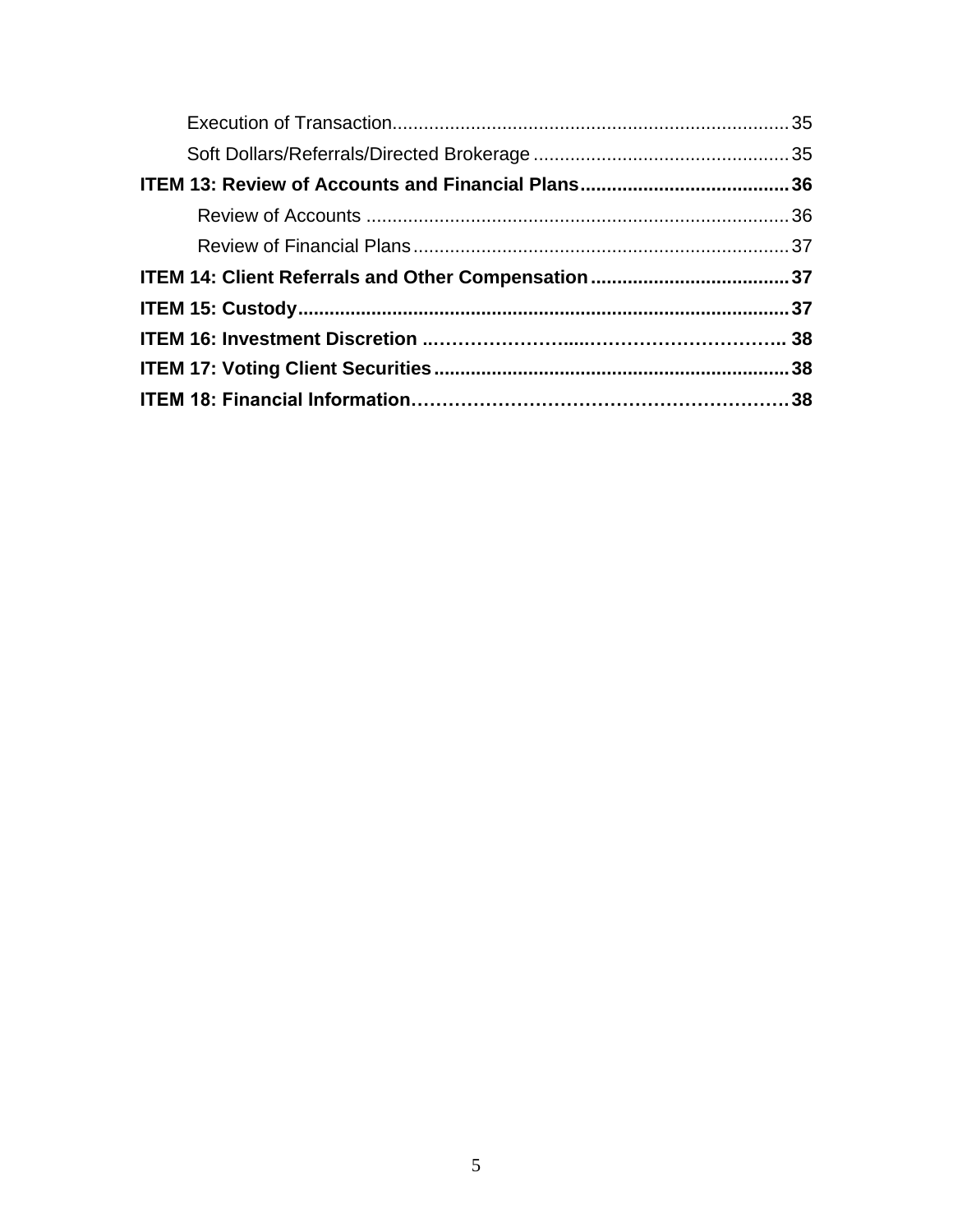### **ITEM 4: ADVISORY BUSINESS**

### **Firm Description**

Creative Financial Designs, Inc. (hereinafter, "the firm" or "Creative") is a corporation formed according to the laws of the State of Indiana and an investment advisor firm registered with the SEC in 1982. The firm provides a variety of services through its investment adviser representatives. Creative is a privately owned SEC-registered investment advisor.

#### **Ownership**

Creative is privately owned by several parties, including Brent Owens Family Trust, which owns approximately twenty-five percent, and the Mick Owens Family Trust, which owns approximately fifty-six percent. The current trustee of the Brent Owens Family Trust is Brent Owens, who is also the President of the firm and who also serves as an Investment Adviser Representative of Creative. The current trustees of the Mick Owens Family Trust are Mick Owens and Kathy Owens. Mick Owens is the founder of Creative and serves as an Investment Adviser Representative of Creative.

The Mick Owens Family Trust, whose beneficial owners are Mick Owens and Kathy Owens, and the Brent Owens Family Trust, whose beneficial owner is Brent Owens, are also significant stockholders of a related company, cfd Investments, Inc., an SEC-registered broker/dealer and member of FINRA and SIPC. (See Item 10: Other Financial Industry Activities and Affiliations).

Mick Owens is also the principal owner of several other companies founded to complement the comprehensive financial planning and investment management services of Creative. Those companies include cfd Realty [owned by Mick's wife, Kathy Owens], and cfd Insurance Planners [a life and health insurance agency].

#### **Amount of Assets Managed By Our Firm**

As of the fiscal year ending December 31, 2019, the amount of client assets the firm managed totaled \$1,400,933,857. Of that total, \$1,053,976,831 was managed on a discretionary basis and \$346,957,026 was on a non-discretionary basis.

#### **Investment Advisory Services Provided**

Creative - offers discretionary and non-discretionary investment management services and financial planning and consulting services.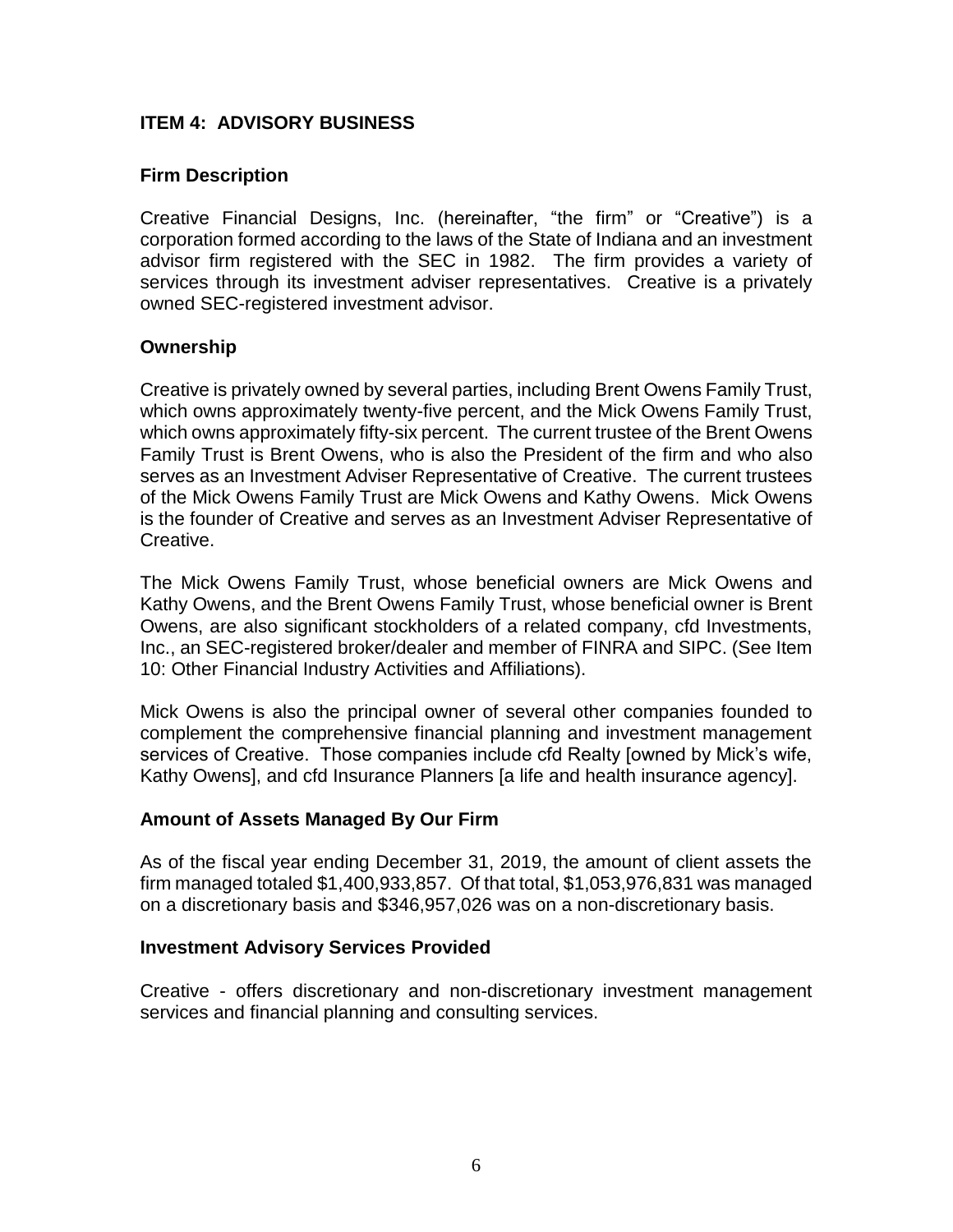### **Managed & Advisory Account Services**

The firm's management & advisory services are comprised of three distinct service platforms: Brokerage Management, Self-Directed Retirement Management, and Variable Annuity Management. The firm also provides non-discretionary advisory services under limited circumstances.

#### **Brokerage Management**

#### **Descriptions and Account Minimums**

Under the Brokerage Management platform, the firm manages a client's brokerage account according to the client's selections of the investment strategy and portfolio objective, based on information provided to the firm by the client. This information typically includes, without limitation, a client's risk tolerance, time horizon, investment goals, and general financial information. Client assets are generally invested based on the client's selected investment strategy in securities such as, common and/or preferred stocks, bonds, other fixed income securities, mutual funds, exchange-traded funds, options on any of the foregoing, certificates of deposit and money market funds or other cash-like investments.

The firm primarily uses and has developed asset-class and sector based model allocations based on research with other professional management models such as Morningstar (formerly Ibbotson), JP Morgan, Goldman Sachs, Blackrock, Northern Trust, etc. Our models generally fall into five categories based on perceived risk: Conservative, Moderately Conservative, Moderate, Moderately Aggressive, and Aggressive referred to as Portfolio Objectives. Available investments are categorized according to the model guidelines and overall asset allocation is determined taking those categorizations, and investment and portfolio research into effect, in arriving at the respective model portfolio allocations. The Sector Cycle Strategy diversifies among individual sectors for the equity portion of the portfolio and not necessarily among asset classes.

For management of the model portfolio, the client can select from several "investment strategies". They are as follows:

- American Funds Focused -minimum \$25k account size
- Biblical Faith Values -- CFD4 -minimum \$10k account size
- Biblical Faith Values Combination -minimum \$25k account size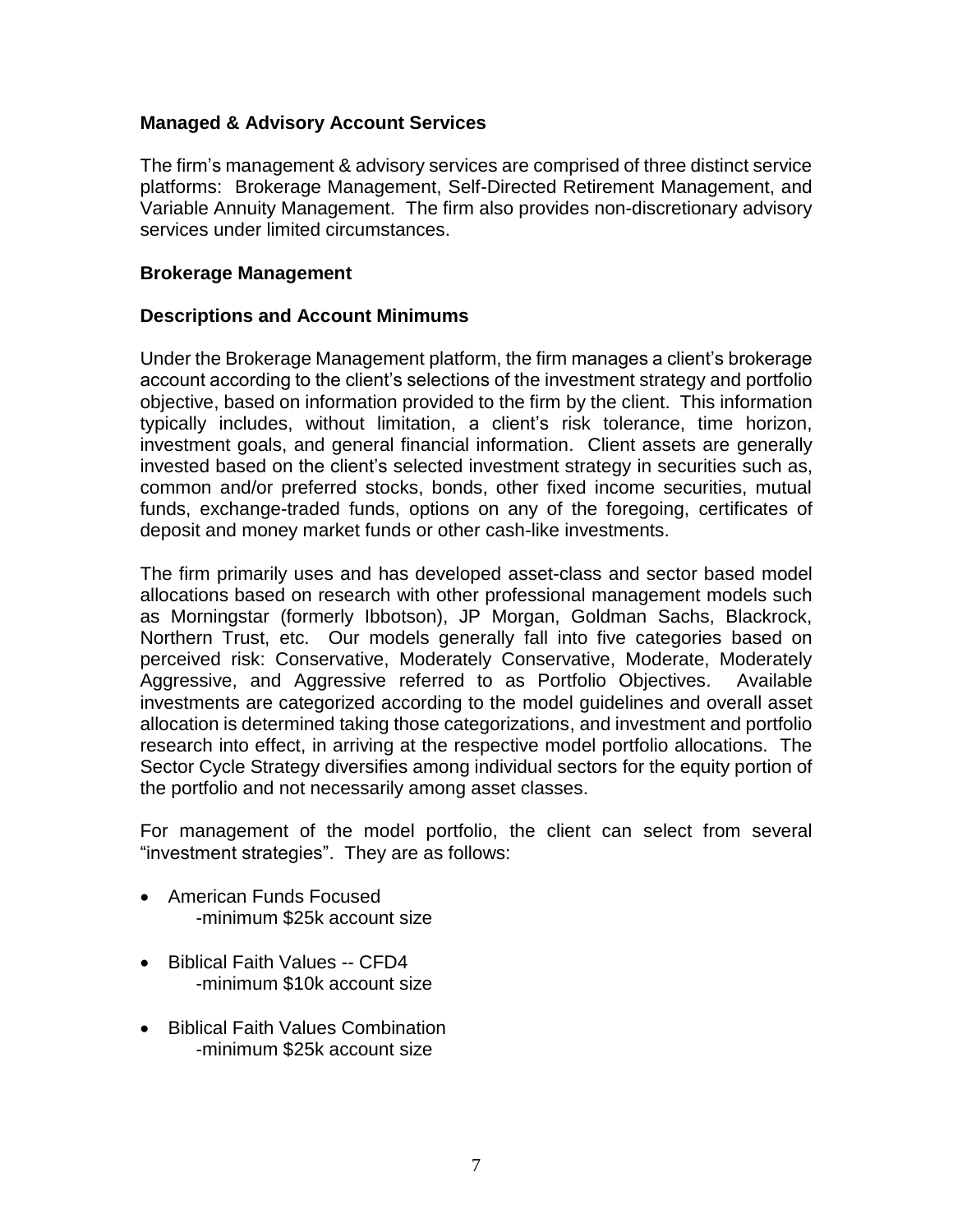- Biblical Faith Values Funds -minimum \$25k account size
- Biblical Faith Values Individual Equities -minimum \$25k account size
- Biblical Faith Values Inspire Focused -minimum \$25k account size
- Biblical Faith Values Timothy Focused -minimum \$25k account size
- $\bullet$  CFD4 -minimum \$10k account size
- Combination -minimum \$25k account size
- Exchange Traded Funds -minimum \$25k account size
- Fundamental Opportunities -minimum \$25k account size
- Funds -minimum \$25k account size
- Income Strategy -minimum \$100k account size
- Tax-Wise -minimum \$100k account size

For management that does not utilize a model portfolio based on Creative's traditional asset allocation models, the following option is available:

• Sector Cycle Strategy -minimum \$25k account size

Creative also provides, from time to time, customized managed account services whereby management & advisory services are provided apart from the strategies described above. These are permitted and approved by Creative's Management Team on a case-by-case basis.

For all the previously mentioned investment strategies, client accounts must be established with a registered broker/dealer. These services are available through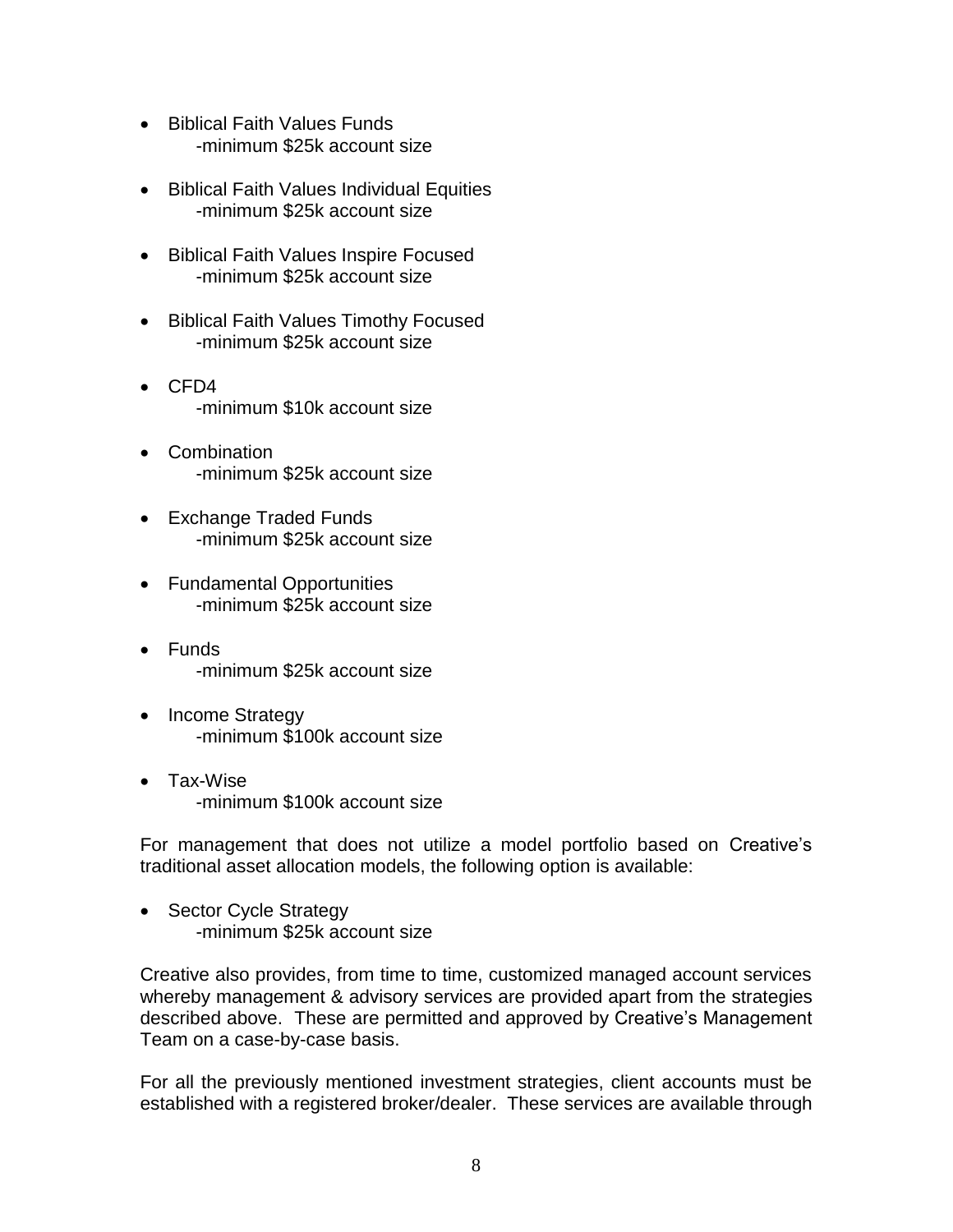accounts established at cfd Investments, Inc. through FCCS (Fidelity Custody and Clearing Solutions) a/k/a NFS (National Financial Services). These services are also available through accounts established at TD Ameritrade, or such other broker/dealer as selected by the client and approved by the management of Creative Financial Designs, Inc. Please note that the charges and fees applied by the broker/dealer relating to account maintenance and services are not generally described herein, and clients are encouraged to review statements and related information carefully to determine other fees or charges that apply and that are assessed by their broker/dealer and/or associated clearing firms.

To the extent that cfd investments is selected as the client's broker/dealer, cfd Investments, Inc. will receive compensation for services provided, and such compensation shall be distinct from the advisory fees described herein. This compensation can include, without limitation, transaction-based compensation, asset-based compensation, compensation based on other services provided by cfd Investments and/or FCCS, revenue share arrangements, and other compensation, including 12b-1 fees. In conjunction with Creative, cfd Investments, has prepared a Reg Best-Interest Disclosure that identifies material conflicts of interest relating to its practice. The Reg BI Disclosure is also considered a disclosure of Creative, and is meant to augment and further clarify this Form ADV2a.

If a client's managed brokerage account falls below the account minimum, the firm reserves the authority to change the chosen strategy to one that is more conducive to the management of assets at that level, or to discontinue management in its entirety (e.g. client had \$80k in the combination strategy, and then withdrew \$65k from the account. Creative could move the assets to the CFD4 strategy or some other suitable strategy or terminate management on the account). Creative reviews accounts for adherence to the account minimum requirements at the end of each calendar year or as distributions happen, or at such other time as Creative may desire. Upon review, Creative will make strategy changes accordingly. Clients can choose to change their strategies at any time, by providing written notice to Creative, as long as the client's investment in the strategy meets the stated minimums for the strategy selected.

#### **Client Limitations on Investments**

Unaffiliated custodians hold all client securities with Creative. (By way of clarification, assets maintained in accounts with cfd Investments, Inc., an affiliate of Designs, are maintained at custodians that are not affiliated with Creative or cfd Investments, Inc.) Securities are held in the client's name, or the name of the applicable custodian or trust, in the case of qualified accounts. Clients may request to place reasonable restrictions on certain aspects of the management of their accounts. For instance, clients may elect to retain certain securities in their managed account and not have those assets be subject to sale in the course of Creative's management of the account. Clients may also elect, in some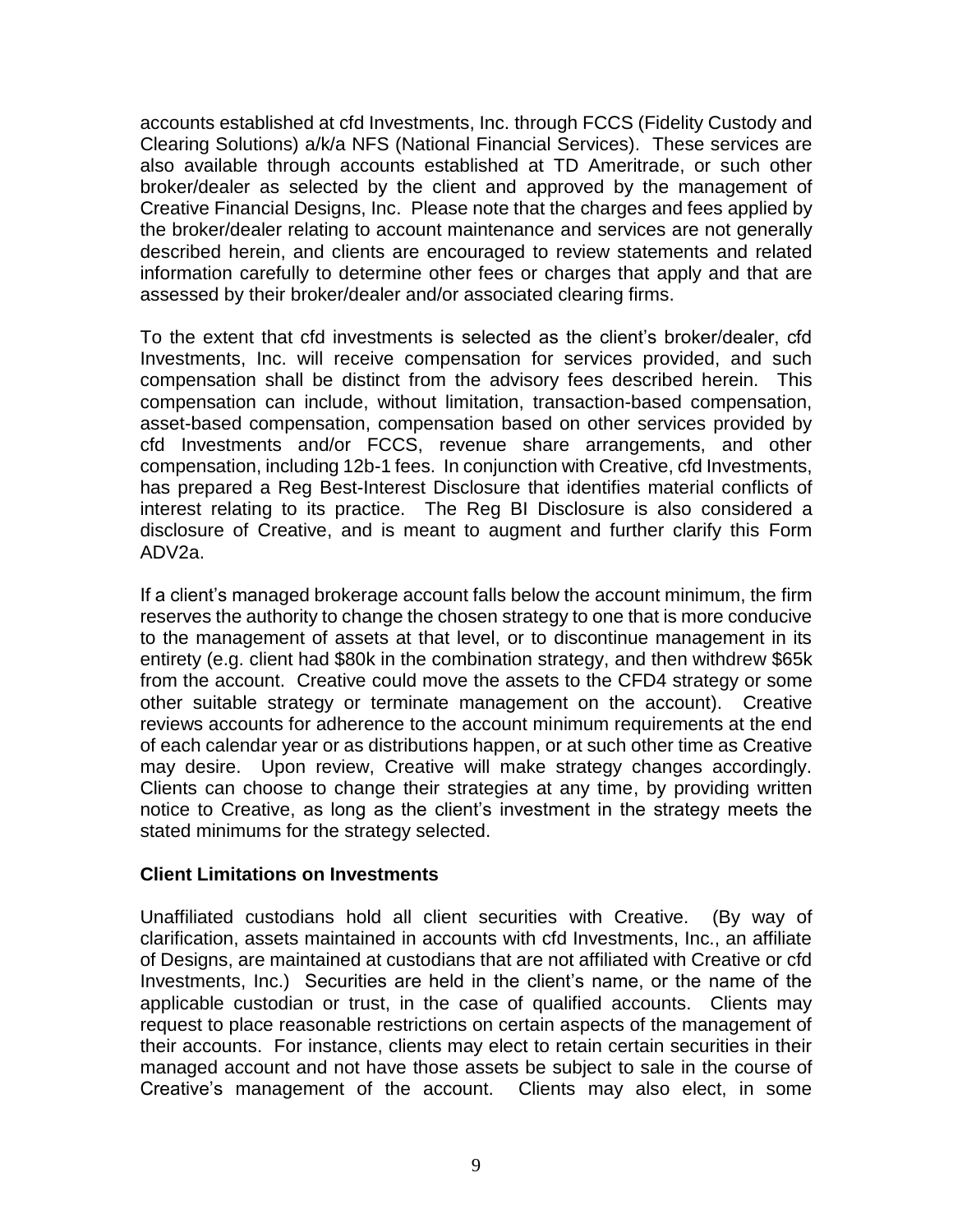circumstances, to have capital gains "distributed" to be taken over a specified period of time. Creative reserves the right to charge its management fee inclusive of such assets because of the additional work and considerations that must be afforded in accommodating such client-imposed restrictions. The client can move any of the said assets to another non-managed account if desired to avoid additional fees. Creative may, at times, allow additional special requests of the client regarding the management of the client's account.

### **American Funds Focused -- Description**

The American Funds Focused investment strategy is a diversified strategy focusing on the use of American Funds mutual funds as the base of the diversified portfolio. The strategy also uses ETF's and potentially other mutual funds to fill in the completed allocation helping fully diversify and add additional asset classes that American Funds may lack or that the management team feels is better to use in place of an American Funds mutual fund. Five investment objective portfolios are available for the client to choose from (Conservative, Moderately Conservative, Moderate, Moderately Aggressive, and Aggressive) and are modeled after Creative Financial Designs' overall diversified asset class models.

### **Biblical Faith Values – CFD4 – Description**

Under the Biblical Faith Values investment strategy, Creative utilizes certain software and independent third party asset screening programs and communicates with fund companies in order to limit investments in companies that engage in certain industries or support certain activities or lifestyles, or otherwise contribute to or endorse such industries or activities. The firm generally endeavors to exclude investments in companies that engage in or participate in or support industries or lifestyles relating to gambling, tobacco, alcohol, pornography, abortion, non-family lifestyles and other factors traditionally considered averse to Biblical standards.

Due to a limited pool of available investments in certain management strategies, governance requirements, etc., it is not always possible to exclude all investments that might violate some of the standards that are described in the prior paragraph. The firm does not make any claim that the investments in the model will fully exclude any and all companies that could be excluded based on the criteria above, however, this strategy should substantially reflect Biblical Values, and will otherwise attempt to follow the models established by Creative Financial Designs.

The Biblical Faith Values – CFD4 investment strategy attempts to invest in accordance with the Biblical Faith Values limitations described above, and to create a likely simpler diversified portfolio based on mutual fund & ETF positions. This strategy likely uses up to four asset classes (may be less or more given the portfolio objective selected) and holding perhaps as few as four investments, however, the firm's Management reserves the right to increase and decrease each,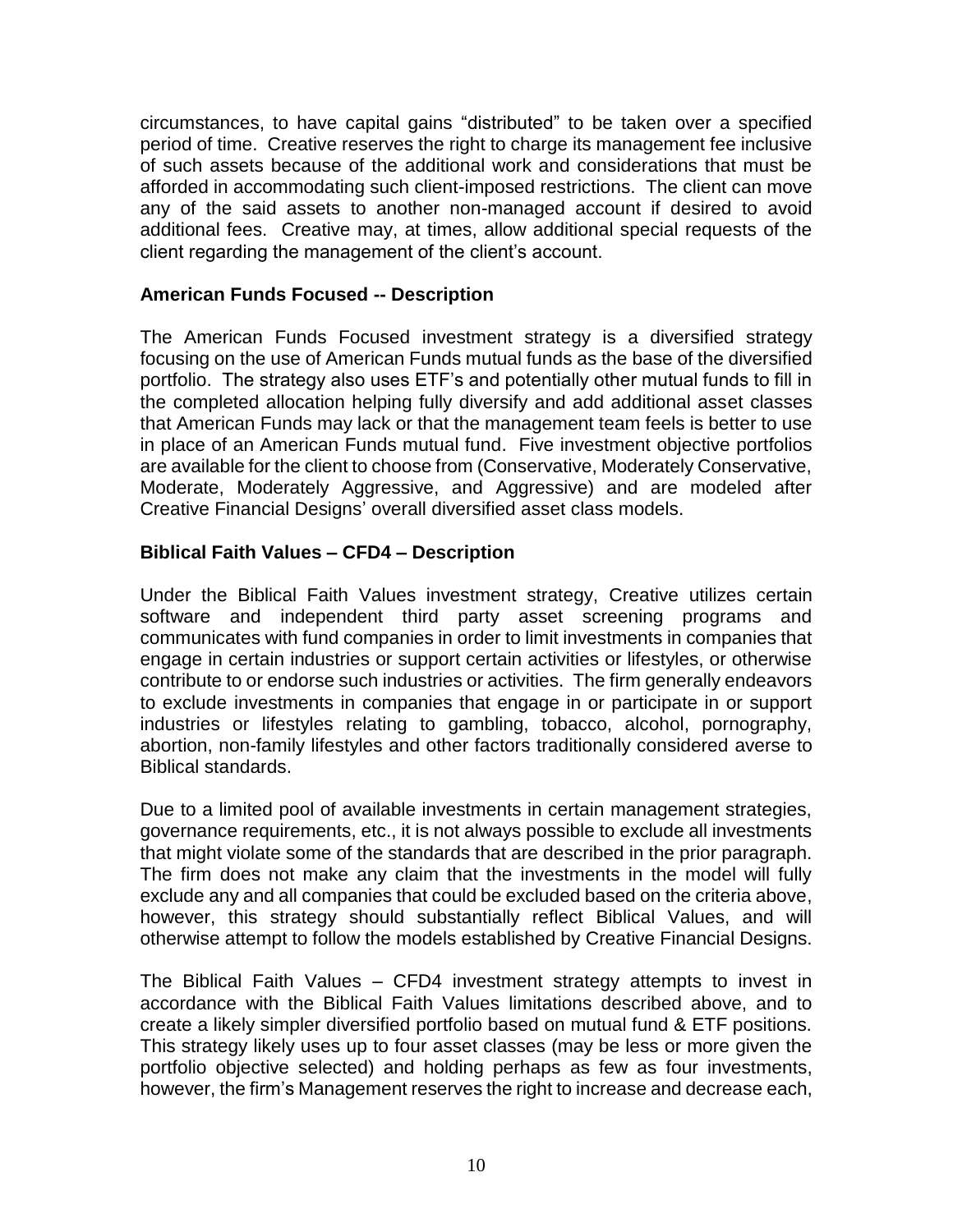as it sees fit. Additional portfolio risk in this strategy occurs with less diversification and this strategy can be more volatile than other further diversified strategies. Five investment objective portfolios are available for the client to choose from (Conservative, Moderately Conservative, Moderate, Moderately Aggressive, and Aggressive) and are loosely modeled after Creative Financial Designs' overall diversified asset class models.

### **Biblical Faith Values – Combination -- Description**

Under this Biblical Faith Values investment strategy, Creative utilizes certain software and independent third party asset screening programs and communicates with fund companies in order to limit investments in companies that engage in certain industries or support certain activities or lifestyles, or otherwise contribute to or endorse such industries or activities. We generally endeavor to exclude investment companies that engage in or participate in or support industries or lifestyles relating to gambling, tobacco, alcohol, pornography, abortion, nonfamily lifestyles and other factors traditionally considered contrary to Biblical standards.

Due to a limited pool of available investments in certain management strategies, governance requirements, etc., it is not always possible to exclude all investments that might violate some of the standards that are described in the prior paragraph. The firm does not make any claim that the investments in the model will fully exclude any companies that could be excluded based on the criteria above. Instead, this strategy should substantially reflect Biblical Values, and will otherwise attempt to follow the models established by Creative Financial Designs.

The Biblical Faith Values – Combination investment strategy attempts to invest in accordance with the Biblical Faith Values limitations described above, and to create a diversified portfolio based on a combination of mutual funds, ETF's, and individual equity positions. Five investment objective portfolios are available for the client to choose from (Conservative, Moderately Conservative, Moderate, Moderately Aggressive, and Aggressive) and are modeled after Creative Financial Designs' overall diversified asset class models.

# **Biblical Faith Values – Funds – Description**

Under the Biblical Faith Values investment strategy, Creative utilizes certain software and independent third party asset screening programs and communicates with fund companies in order to limit investments in companies that engage in certain industries or support certain activities or lifestyles, or otherwise contribute to or endorse such industries or activities. The firm generally endeavors to exclude investment companies that engage in or participate in or support industries or lifestyles relating to gambling, tobacco, alcohol, pornography, abortion, non-family lifestyles and other factors traditionally considered averse to Biblical standards.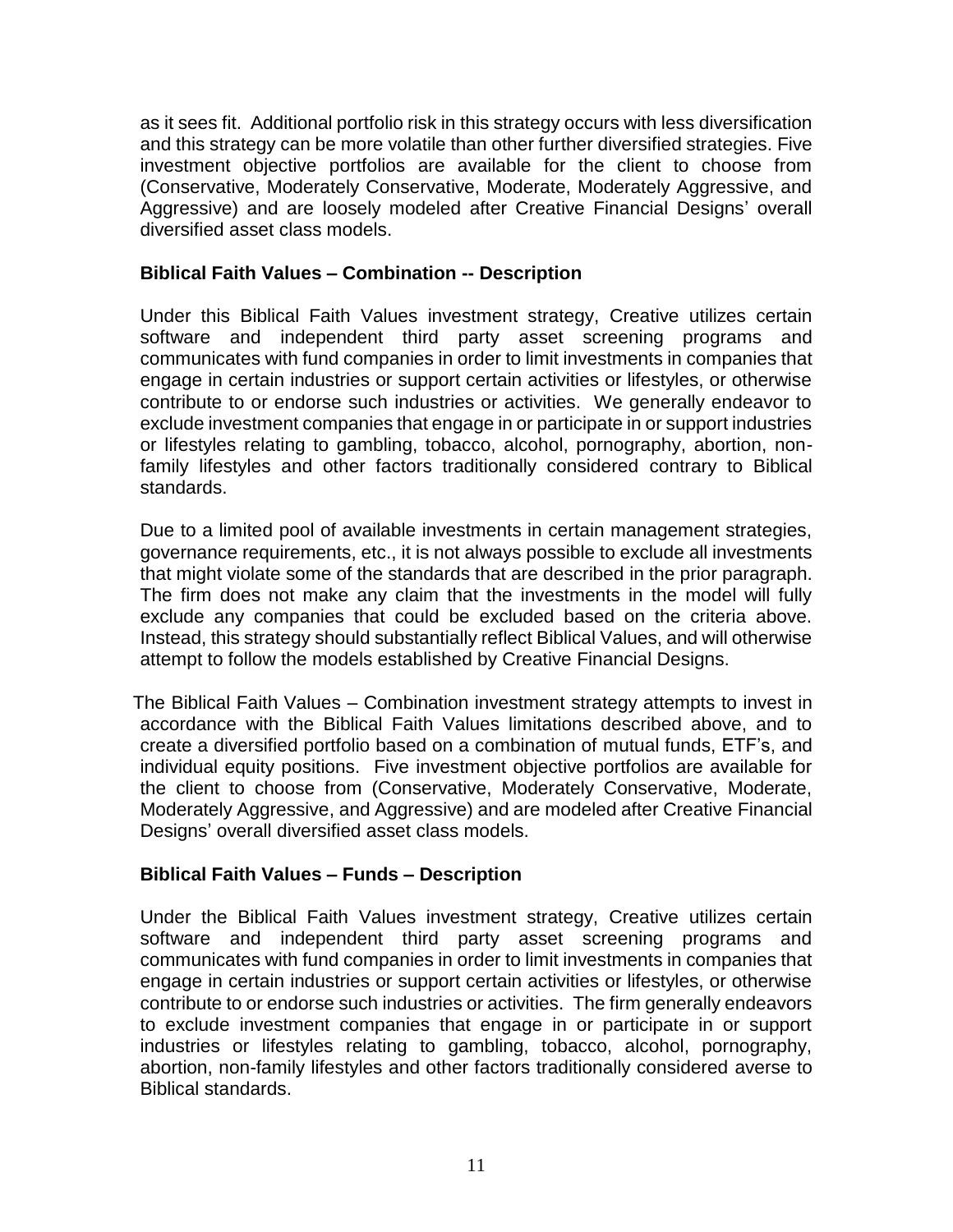Due to a limited pool of available investments in certain management strategies, governance requirements, etc., it is not always possible to exclude all investments that might violate some of the standards that are described in the prior paragraph. The firm does not make any claim that the investments in the model will fully exclude any companies that could be excluded based on the criteria above. Instead, this strategy should substantially reflect Biblical Values, and will otherwise attempt to follow the models established by Creative Financial Designs.

The Biblical Faith Values – Funds investment strategy attempts to invest in accordance with the Biblical Faith Values limitations described above, and to create a diversified portfolio based on mutual funds & ETF positions. Five investment objective portfolios are available for the client to choose from (Conservative, Moderately Conservative, Moderate, Moderately Aggressive, and Aggressive) and are modeled after Creative Financial Designs' overall diversified asset class models.

### **Biblical Faith Values – Individual Equities -- Description**

Under the Biblical Faith Values investment strategy, Creative utilizes certain software and independent third party asset screening programs and communicates with fund companies in order to limit investments in the stock of companies that engage in certain industries or support certain activities or lifestyles, or otherwise contribute to or endorse such industries or activities. The firm generally endeavors to exclude investment companies that engage in or participate in or support industries or lifestyles relating to gambling, tobacco, alcohol, pornography, abortion, non-family lifestyles and other factors traditionally considered averse to Biblical standards.

Due to a limited pool of available investments in certain management strategies, governance requirements, etc., it is not always possible to exclude all investments that might violate some of the standards that are described in the prior paragraph. The firm does not make any claim that the investments in the model will fully exclude any and all companies that could be excluded based on the criteria above. Instead, this strategy should substantially reflect Biblical Values, and will otherwise attempt to follow the models established by Creative Financial Designs.

The Biblical Faith Values – Individual Equities investment strategy attempts to invest in accordance with the Biblical Faith Values limitations described above, and to create a diversified portfolio with a goal of majority individual equity positions. Mutual funds or ETF's may also be used especially as investments in the fixed income, small cap and international portions of the portfolios. Five investment objective portfolios are available for the client to choose from (Conservative, Moderately Conservative, Moderate, Moderately Aggressive, and Aggressive) and are modeled after Creative Financial Designs' overall diversified asset class models.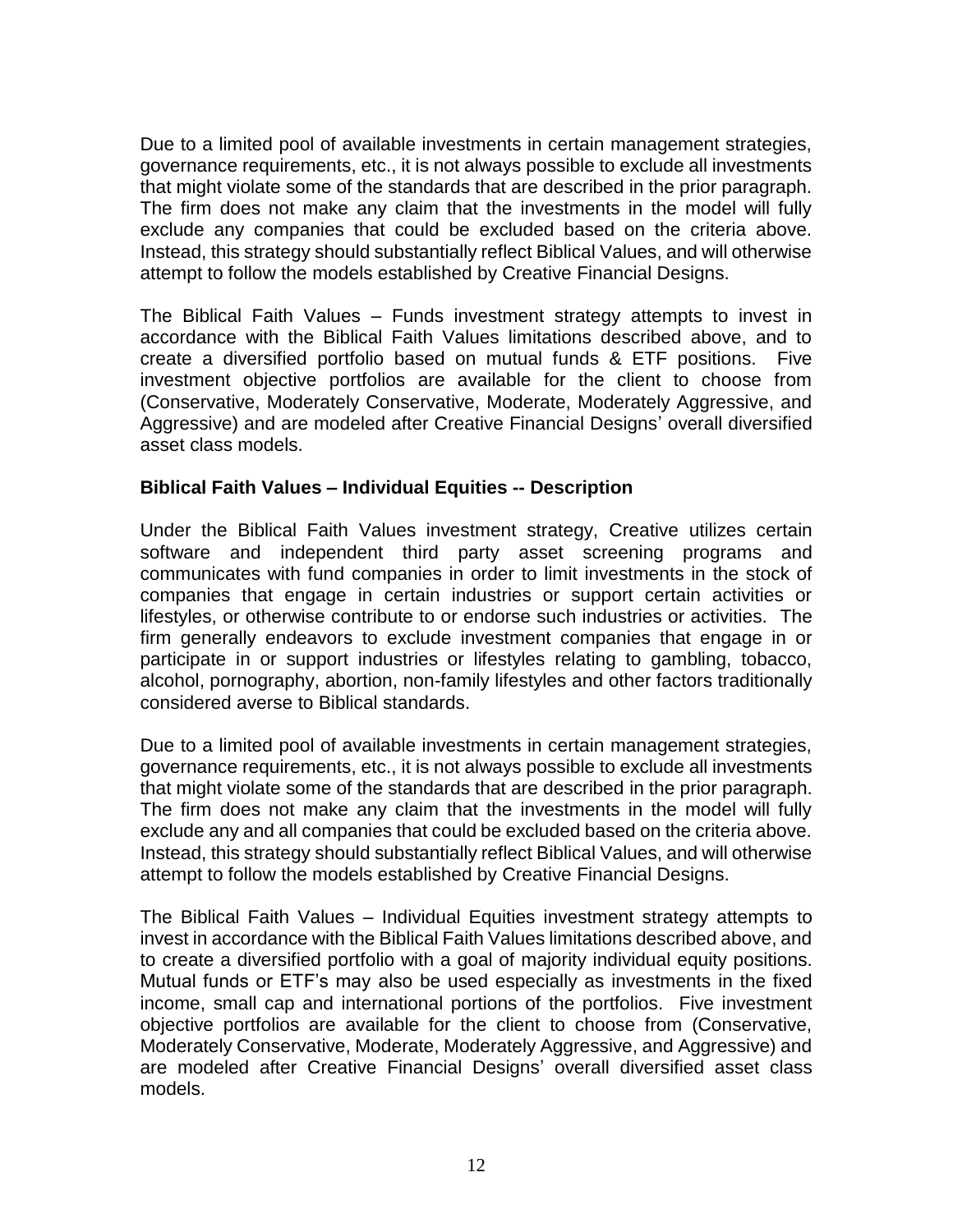### **Biblical Faith Values – Inspire Focused -- Description**

Under the Biblical Faith Values investment strategy, Creative utilizes certain software and independent third party asset screening programs and communicates with fund companies in order to limit investments in the stock of companies that engage in certain industries or support certain activities or lifestyles, or otherwise contribute to or endorse such industries or activities. The firm generally endeavors to exclude investment companies that engage in or participate in or support industries or lifestyles relating to gambling, tobacco, alcohol, pornography, abortion, non-family lifestyles and other factors traditionally considered averse to Biblical standards.

Due to a limited pool of available investments in certain management strategies, governance requirements, etc., it is not always possible to exclude all investments that might violate some of the standards that are described in the prior paragraph. The firm does not make any claim that the investments in the model will fully exclude any companies that could be excluded based on the criteria above. Instead, this strategy should substantially reflect Biblical Values, and will otherwise attempt to follow the models established by Creative Financial Designs.

The Inspire Focused investment strategy is centered on using the Inspire companies' ETF's. Inspire has several index ETF's (with plans to increase their ETF offerings) that attempt to filter Biblically. The Inspire ETF's will typically be a sizeable portion of the portfolio and Creative's Management Team uses other mutual funds and possibly ETF's also filtered to make up the entire portfolio allocation to maximize diversification. The Inspire Focused investment strategy will have additional market risks in that the ETF's are not always highly traded and thus have less volume as other ETF's might have. This creates additional risk when buying and selling these ETF's in larger amounts. Five investment objective portfolios are available for the client to choose from (Conservative, Moderately Conservative, Moderate, Moderately Aggressive, and Aggressive) and are modeled after Creative Financial Designs' overall diversified asset class models.

#### **Biblical Faith Values – Timothy Focused -- Description**

Under the Biblical Faith Values investment strategy, Creative utilizes certain software and independent third party asset screening programs and communicates with fund companies in order to limit investments in the stock of companies that engage in certain industries or support certain activities or lifestyles, or otherwise contribute to or endorse such industries or activities. The firm generally endeavors to exclude investment companies that engage in or participate in or support industries or lifestyles relating to gambling, tobacco, alcohol, pornography, abortion, non-family lifestyles and other factors traditionally considered averse to Biblical standards.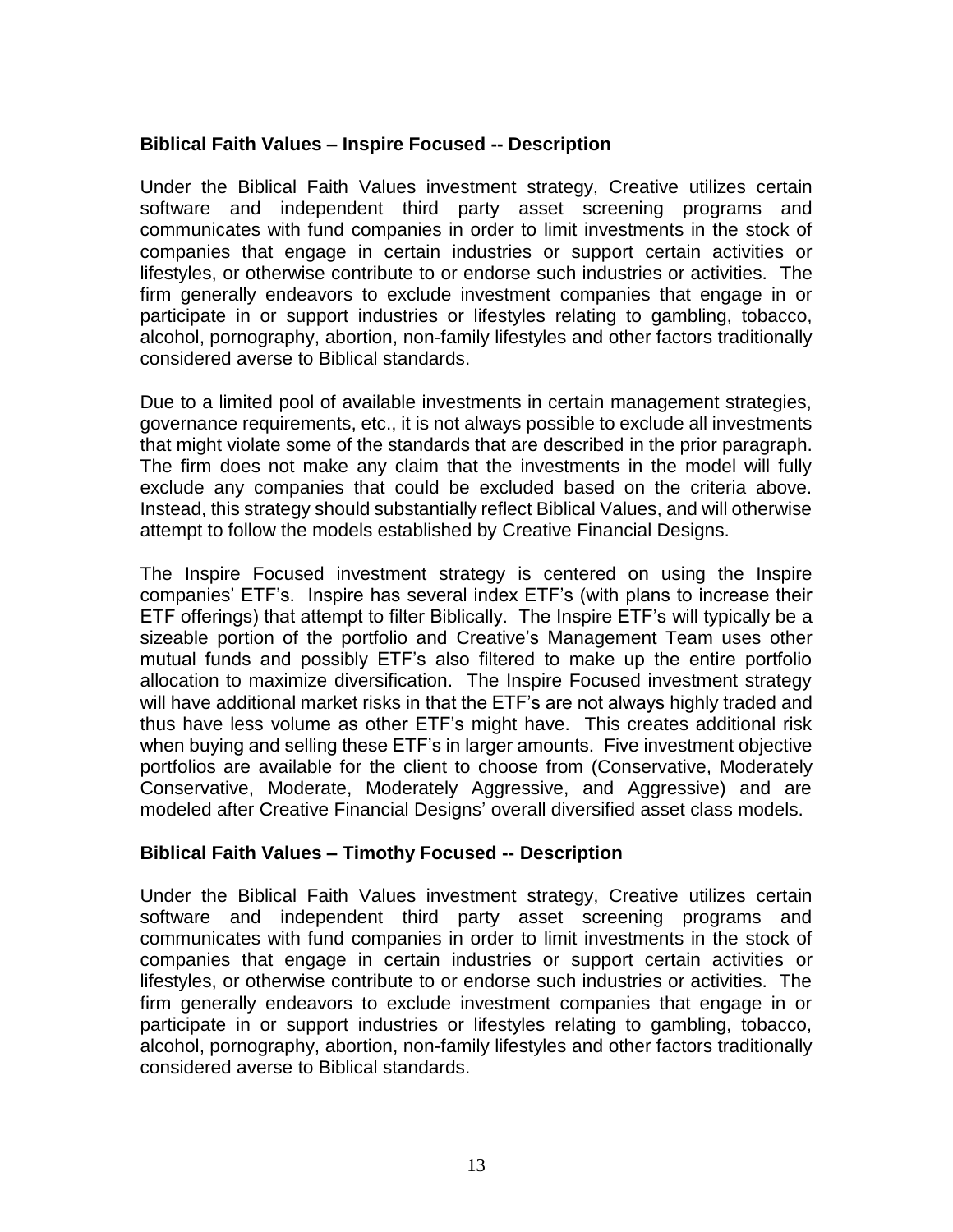Due to a limited pool of available investments in certain management strategies, governance requirements, etc., it is not always possible to exclude all investments that might violate some of the standards that are described in the prior paragraph. The firm does not make any claim that the investments in the model will fully exclude any companies that could be excluded based on the criteria above. Instead, this strategy should substantially reflect Biblical Values, and will otherwise attempt to follow the models established by Creative Financial Designs.

The Timothy Focused investment strategy is centered on using the Timothy Plan Mutual Funds and ETF's. The portfolios in this strategy will likely include a larger amount of Timothy investments along with other ETF's and/or mutual funds also filtered to make up the entire portfolio allocation to help further diversify portfolios. Timothy investments, especially the ETF's will have additional market risks in that the ETF's are not always highly traded and thus have less volume as other ETF's might have. This creates additional risk when buying and selling these ETF's in larger amounts. Five investment objective portfolios are available for the client to choose from (Conservative, Moderately Conservative, Moderate, Moderately Aggressive, and Aggressive) and are modeled after Creative Financial Designs' overall diversified asset class models.

# **CFD4 -- Description**

The CFD4 brokerage investment strategy uses mutual funds and ETF's likely using as few or fewer than four asset classes (may be less or more given the portfolio objective selected) and holding perhaps as few as four investments. Creative's Management reserves the right to increase and decrease each however. Additional portfolio risk in this strategy occurs with less diversification and this strategy can be more volatile than other further diversified strategies. Five investment objective portfolios are available for the client to choose from (Conservative, Moderately Conservative, Moderate, Moderately Aggressive, and Aggressive) and are loosely modeled after Creative Financial Designs' overall diversified asset class models.

# **Combination -- Description**

The Combination investment strategy focuses on maximum diversification by using a combination of mutual funds, ETF's, individual equities, bonds, etc. to build the investment portfolios. Creative's Management Team selects the investments from the said categories based on their research. Portfolios could fluctuate from investment vehicles, however, will contain several at a time. Five investment objective portfolios are available for the client to choose from (Conservative, Moderately Conservative, Moderate, Moderately Aggressive, and Aggressive) and are modeled after Creative Financial Designs' overall diversified asset class models.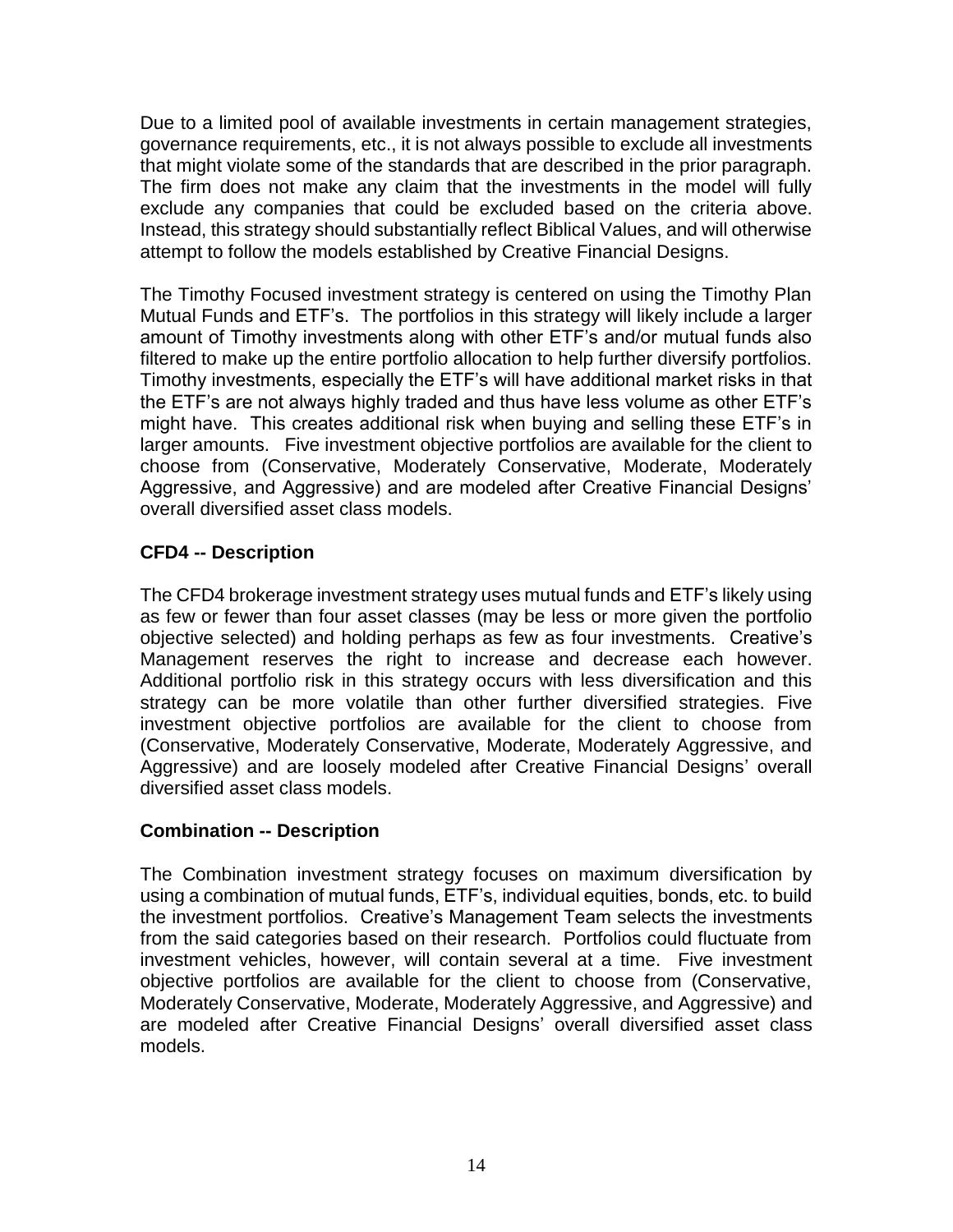# **Exchange Traded Funds (ETF) – Description**

The ETF investment strategy is focused on using Exchange Traded Funds to allocate within the given investment portfolios. Creative Investment Team may add mutual funds to complete the allocation if asset classes are not available or do not meet the Team's requirements. ETF's are normally a passive investment holding with potentially lower than average internal expenses compared to actively traded mutual funds. Passive investments have a tendency to track the indexes they are modeled after. Five investment objective portfolios are available for the client to choose from (Conservative, Moderately Conservative, Moderate, Moderately Aggressive, and Aggressive) and are modeled after Creative Financial Designs' overall diversified asset class models.

# **Fundamental Opportunities -- Description**

The Fundamental Opportunities investment strategy is focused on using mostly active mutual funds that are available from the respective custodians to allocate within the five available investment portfolios. This strategy relies on macroeconomic analysis and forecasting to determine which asset classes to over and under-weight in the portfolio. Portfolios are still usually diversified given economic data although at times may not be as diversified as other firm strategies. More active trading can also occur in this strategy depending on market and economic data. Taxable accounts are treated differently in that they are likely traded less than qualified accounts, thus attempting to reduce capital gains especially shortterm gains. Five investment objective portfolios are available for the client to choose from (Conservative, Moderately Conservative, Moderate, Moderately Aggressive, and Aggressive) and allocations are determined by data analysis.

# **Funds -- Description**

The Funds Investment Strategy is focused on using mutual funds & ETF's that are available from the respective custodians to allocate within the given diversified investment portfolios. Five investment objective portfolios are available for the client to choose from (Conservative, Moderately Conservative, Moderate, Moderately Aggressive, and Aggressive) and are modeled after Creative Financial Designs' other diversified asset class models.

#### **Income Strategy -- Description**

The overall concept of the Income Strategy is to provide an income portfolio solution for clients. These portfolios are focused on generating income with the goal of providing relatively stable yield given most market conditions. The firm offers three options within the Income Strategy: Lite, Core, and Core/Plus. The differences in the three options is only located in the fixed income investments and described below.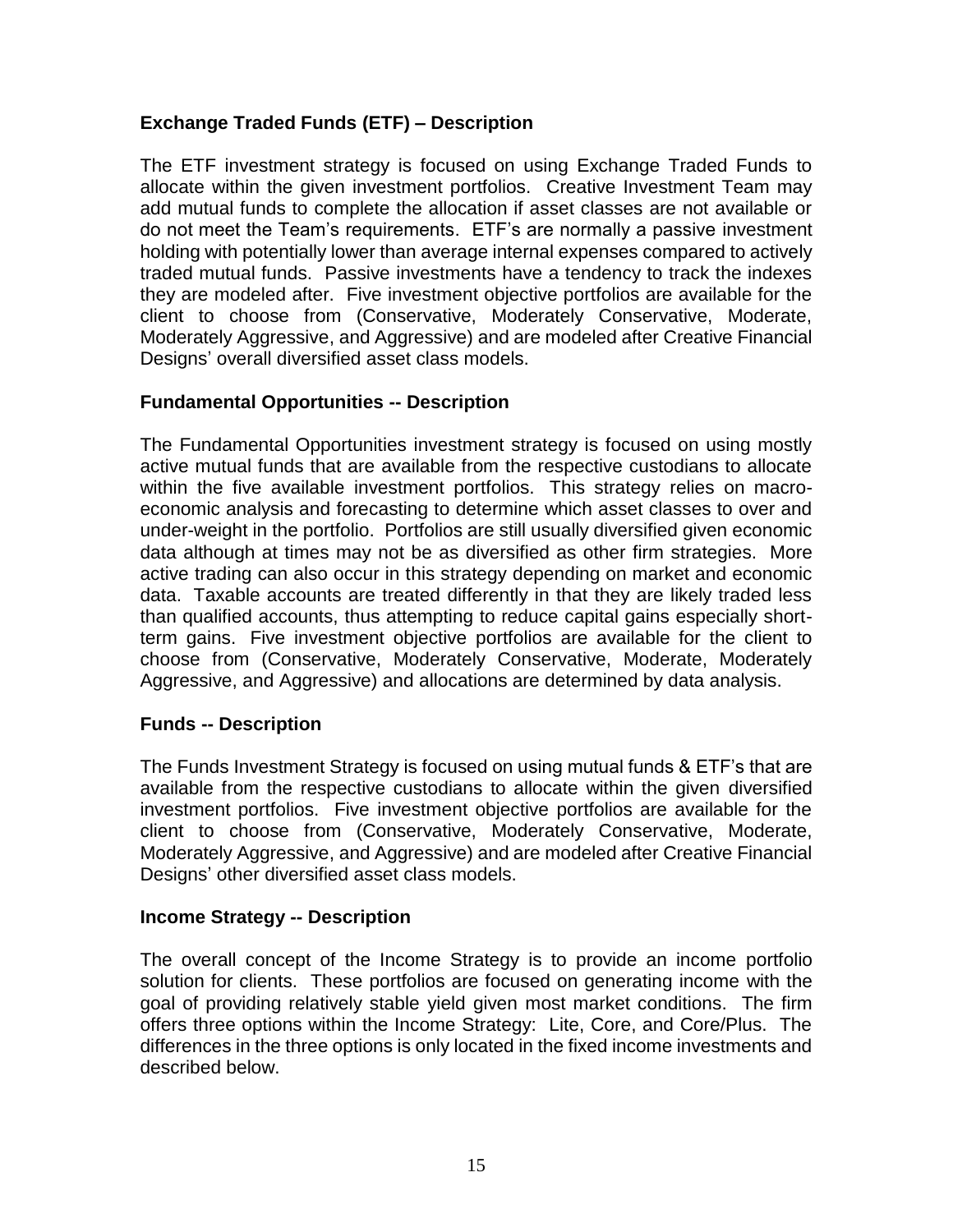In the Lite option, the fixed income portion looks to own short-/ultrashort-duration municipals, CD's, treasuries, money markets and such types of more conservative fixed income holdings. The team looks to ladder such fixed income holdings to diversify across maturities. A small amount of cash will also be held and the potential for a small mutual fund or ETF holding for small residual amounts of investments. Fixed income holdings will vary from account to account.

In the Core option, the fixed income portion looks to own individual corporate and/or municipal bonds to build a portfolio designed to generate income. Bonds initially are rated A or better with a portfolio goal initially of AA rated. Creative's Management Team looks for higher credit quality bonds while also focusing on durations, maturities, diversification across sectors (and if necessary across multiple states for municipals), and of course yield. A small amount of cash will also be held and the potential for a small mutual fund or ETF holding for small residual amounts of investments. The client has the option to select tax-exempt municipal bonds for their account, in order to harvest tax-exempt gains. Bonds will vary from account to account.

In the Core/Plus option, the fixed income portion looks to own individual corporate and/or municipal bonds to build a portfolio designed to generate income. Creative's Management Team looks for higher credit quality bonds, although likely less than the Core option. Bonds initially are rated BBB+ or better with a portfolio goal of initially A rated. Bonds are selected on durations, maturities, diversification across sectors (and if necessary across multiple states for municipals), and of course yield. A small amount of cash will also be held and the potential for a small mutual fund or ETF holding for small residual amounts of investments. The client has the option to select tax-exempt municipal bonds for their account, in order to harvest tax-exempt gains. Bonds will vary from account to account.

The equity portion of the portfolios (all but the Conservative portfolio, as it does not include equities) are primarily focused on large cap and giant large cap value stocks. Creative uses Bloomberg, ValueLine, Dorsey Wright, and Morningstar (and possibly other resources) to help search, identify, price, rank and determine the diversified equities to use in any given account. The firm's goal is to find price stability using several key matrices such as and not limited to: financial strength, safety ratings, yield, sectors, price points, dividend stability, etc. The number of equity holdings is limited by the account size. Equities may vary from account to account and are diversified through various sectors. Five investment objective portfolios are available for the client to choose from (Conservative, Moderately Conservative, Moderate, Moderately Aggressive, and Aggressive).

# **Tax-Wise Strategy -- Description**

The Tax-Wise Investment Strategy is available for non-qualified brokerage accounts and primarily uses ETF's and municipal mutual funds, though the firm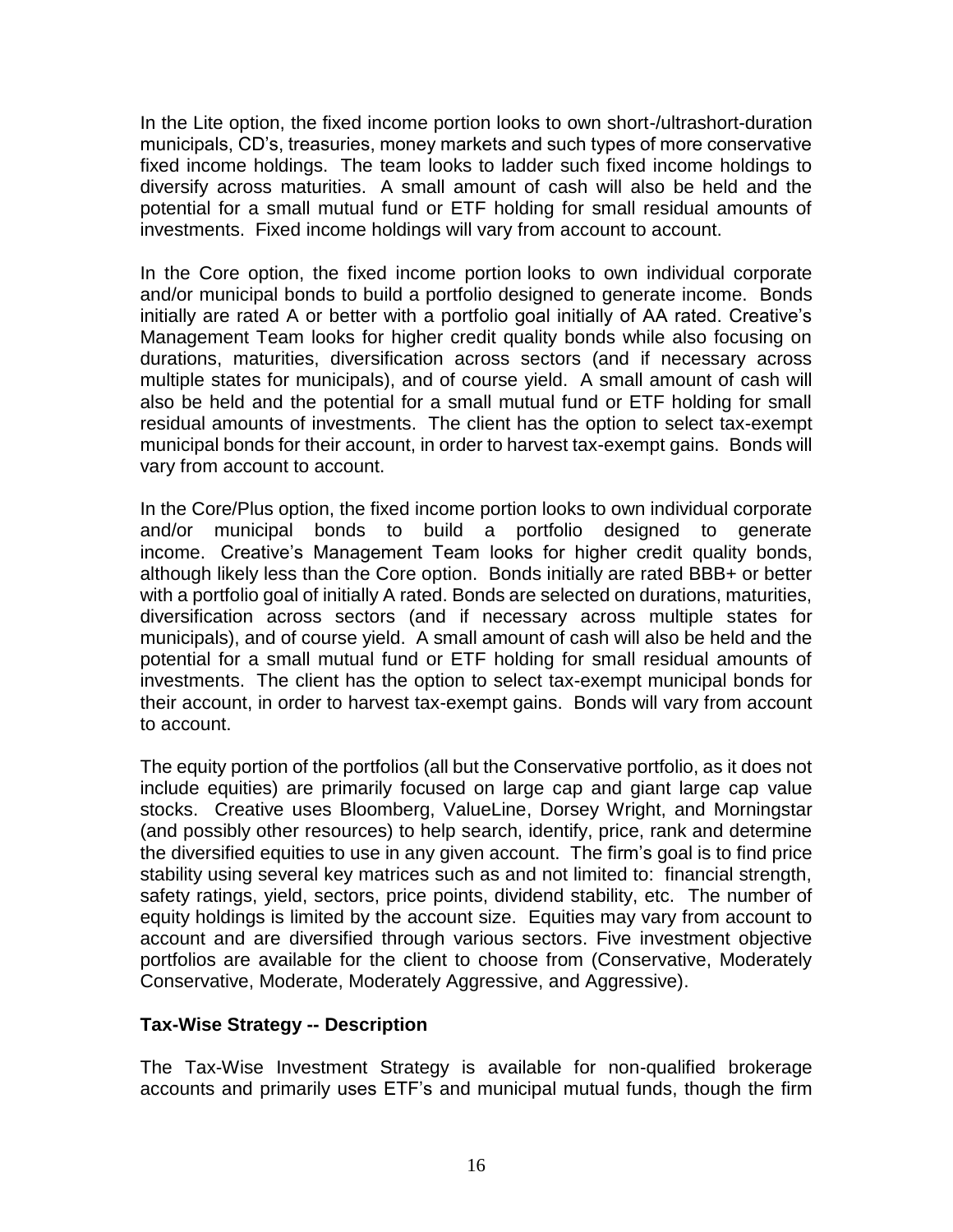may also choose to use other investments to build the diversified portfolios. The goal for the strategy is to reduce the amount of taxable income, dividends, and capital gains for the account. Using ETF's helps Creative use investments that historically allow clients to keep more and reduce the potential amount of capital gains passed through to accounts. Five investment objective portfolios are available for the client to choose from (Conservative, Moderately Conservative, Moderate, Moderately Aggressive, and Aggressive) and are modeled after Creative Financial Designs' overall diversified asset class models.

### **Sector Cycle Strategy -- Description**

Under the Sector Cycle Strategy, Creative attempts to analyze the market cycle, determine the current phase within that market cycle, and allocate equity investments based on sectors that tend to outperform the market in general during the applicable market phase. Creative recognizes that economists may disagree as to what market phase applies at any given time. This investment strategy is not based on any standardized model portfolio, but rather diversification among sectors. The Sector Cycle Strategy uses economic data as-well-as third party information from firms such as Fidelity, JP Morgan, etc. help determine the current cycle as well as the strength of the cycle. Allocations within ETF's and mutual funds are then used to build a portfolio based on the determination of said cycles. Mutual funds and/or ETF's will be used for the fixed income areas and ETF's for the equity sector portion of the portfolio. Five investment objective portfolios are available for the client to choose from (Conservative, Moderately Conservative, Moderate, Moderately Aggressive, and Aggressive) and the fixed income portion of the portfolio is modeled after Creative Financial Designs' other models.

# **Alternative Investment Rider (AIR) -- Description**

With respect to all of the strategies described in this section, except for certain strategies, such as: BFV CFD4, CFD4, Income Strategy, Sector Cycle, and Tax-Wise Creative makes the Alternative Investment Rider (AIR) available to its clients. Under AIR, a portion of the client's holdings, up to 25% of the portfolio, is invested to be inversely correlated, less correlated, or non-correlated to the traditional stock market. This can be done in a number of ways using ETF's and/or mutual funds. One option under AIR includes the holding of inverse index funds (either leveraged or non-leveraged) and/or certain non-correlated or less correlated, which are designed to reduce overall portfolio risk.

These AIR options are designed to reduce the overall risk and volatility of the portfolio, but there is no guarantee that this objective will be achieved.

#### **Allocate Over Time Option -- Description**

With respect to all of the strategies described in this section, except for the Sector Cycle Strategy, BFV CFD4, CFD4, and the Income Strategy, Creative makes the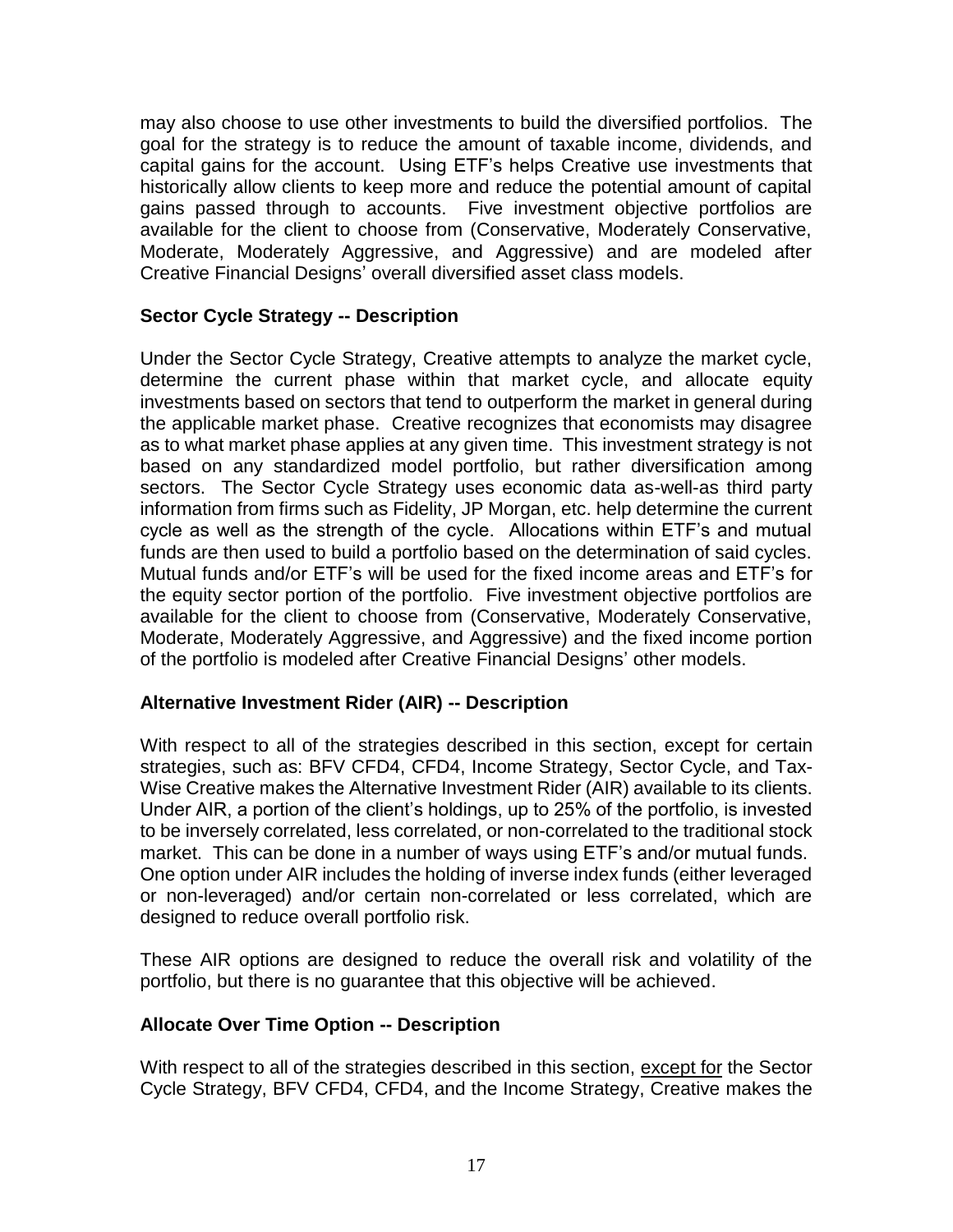Allocate Over Time option available. If selected by the client, Creative will not likely invest all of the client funds into the selected model portfolio immediately. Instead, Creative will allocate the account slowly, usually over a 4-8 month timeframe, with the intention of investing funds during pullbacks in the markets. During this transition period, the account may not be invested according to the model portfolio, and may have fewer and less-diversified holdings than would be normally the case in the same portfolio.

### **Self-Directed Retirement Management Platform -- Description**

In the Self-Directed Retirement Management platform, the assets held in clients' 401k, Creative's investment management staff manages 403b, 457, or other company retirement plan assets. The Creative Team builds diversified portfolios within the client's available investment options that can be restrictive in types of investments available.

The firm has developed asset class based model allocations based on research from other professional management models such as Morningstar (formerly Ibbotson), JP Morgan, Goldman Sachs, Blackrock, Northern Trust, etc. The firm's models generally fall into five categories based on perceived risk: Conservative, Moderately Conservative, Moderate, Moderately Aggressive, and Aggressive. Available plan investments are categorized according to the Model guidelines, and overall asset allocation is determined taking those categorizations into effect in arriving at the model portfolio allocations.

Two investment strategies exist using the Self-Directed Retirement Management platform. They are the "Active" strategy and the "Passive" strategy.

#### **Active Strategy -- Description**

The Self-Directed Retirement Management "Active" Strategy attempts to analyze clients' available investment plan options on a quarterly basis and to perhaps reallocate or rebalance quarterly (or as it sees necessary). Creative performs daily reviews to check for misallocations or changes needed for an account.

#### **Passive Strategy -- Description**

The Self-Directed Retirement Management "Passive" Strategy attempts to analyze clients' available investment plan options annually and may rebalance or reallocate quarterly, perhaps semi-annually, or longer.

#### **Variable Annuity Management Platform -- Description**

Under the Variable Annuity Management platform, Creatives' Management staff will actively manage within the underlying subaccount options of the clients'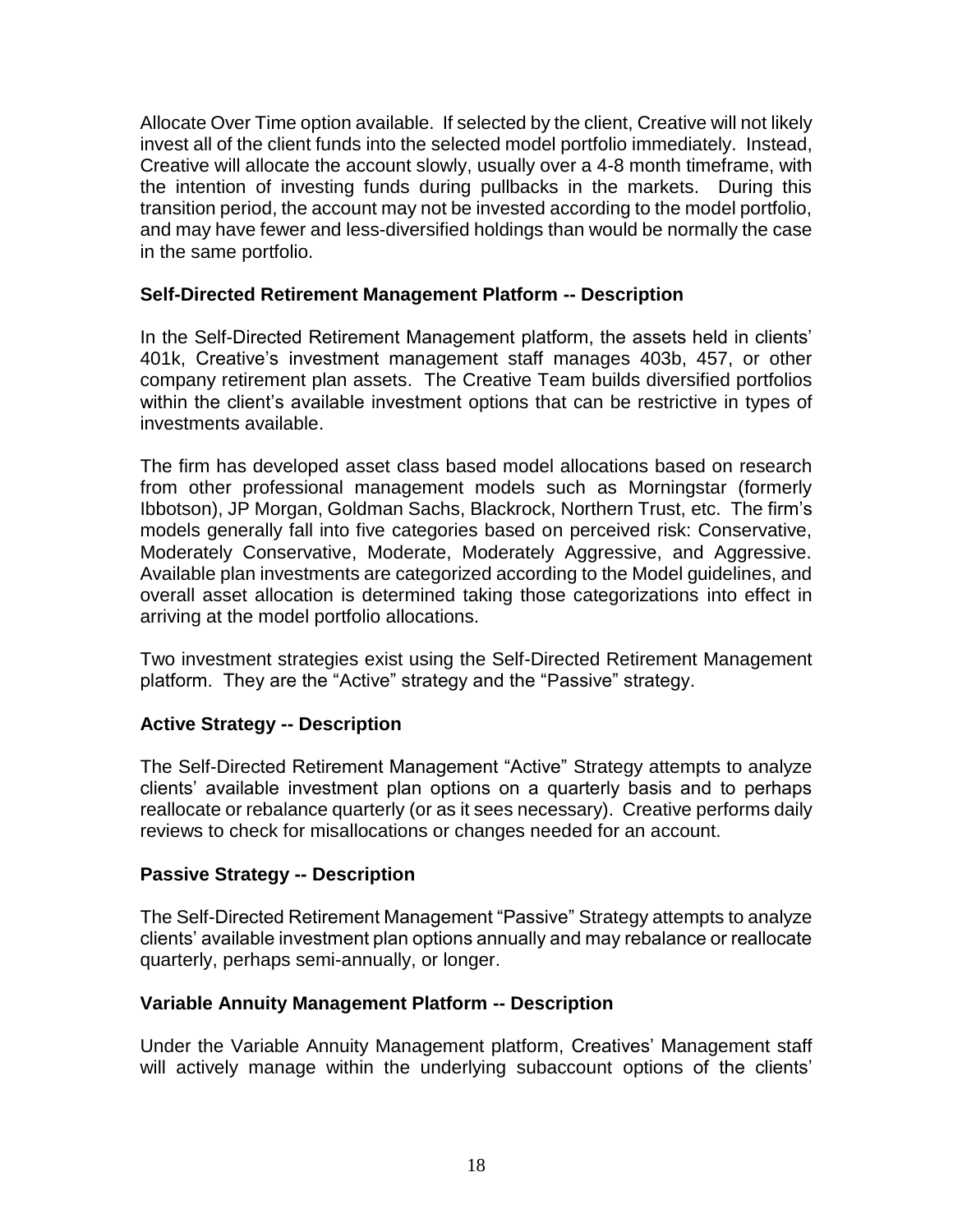variable annuity contracts/products. The service is not available with respect to all issuers' variable annuities.

Creative manages the investments to build diversified portfolios within a client's variable contract. Creative has no part in the selection of the product, riders, etc. The firm has developed asset class based model allocations based on research from other professional management models such as Morningstar (formerly Ibbotson), JP Morgan, Goldman Sachs, Blackrock, Northern Trust, etc. The firm's models generally fall into five categories based on perceived risk: Conservative, Moderately Conservative, Moderate, Moderately Aggressive, and Aggressive. Available investments are categorized according to the model guidelines and overall asset allocation is determined taking those categorizations into effect in arriving at the model portfolio allocations. The Medallion Investment Strategy that is currently limited to certain variable annuity products (see below) does not rely on asset allocation.

Creative takes precautions designed to prevent the benefits of an annuity contract (e.g. income benefits, withdrawal benefits, etc.) from being negatively impacted by the management of the contracts, however, it is up to the client to determine what effects, if any, will apply to a contract based on the management of the contract/product.

Creative can perform management services for a variety of variable annuity contracts, including variable annuity contracts that are commissionable. If a commissionable variable annuity contract that is otherwise available for management under this program has paid a commission to cfd Investments, Inc. and/or the investment adviser representative associated with the proposed account, Creative will not provide investment management services with respect to the variable annuity contract within two years of the inception date of the applicable contract.

#### **Medallion Investment Strategy – Description**

This strategy is designed for those investors who seek a technical approach to the management of their money. This strategy is designed for those that have a long-term focus and likely commit to invest only a portion of their portfolio in this strategy. The disciplined process has the potential to reduce volatility and may enhance overall client diversification by identifying potential growth opportunities during both bull and bear markets. Creative uses a proprietary quantitative model to assess the equity markets on a daily basis. The model attempts to determine whether conditions are favorable or unfavorable for investing.

The strategy can hold cash the majority of the time and also has the ability to short the market during rare periods of apparent weakness. The strategy can also be long the market and can use leveraged subaccounts. The use of leverage by a subaccount increases the risk to the portfolio. The more a portfolio invests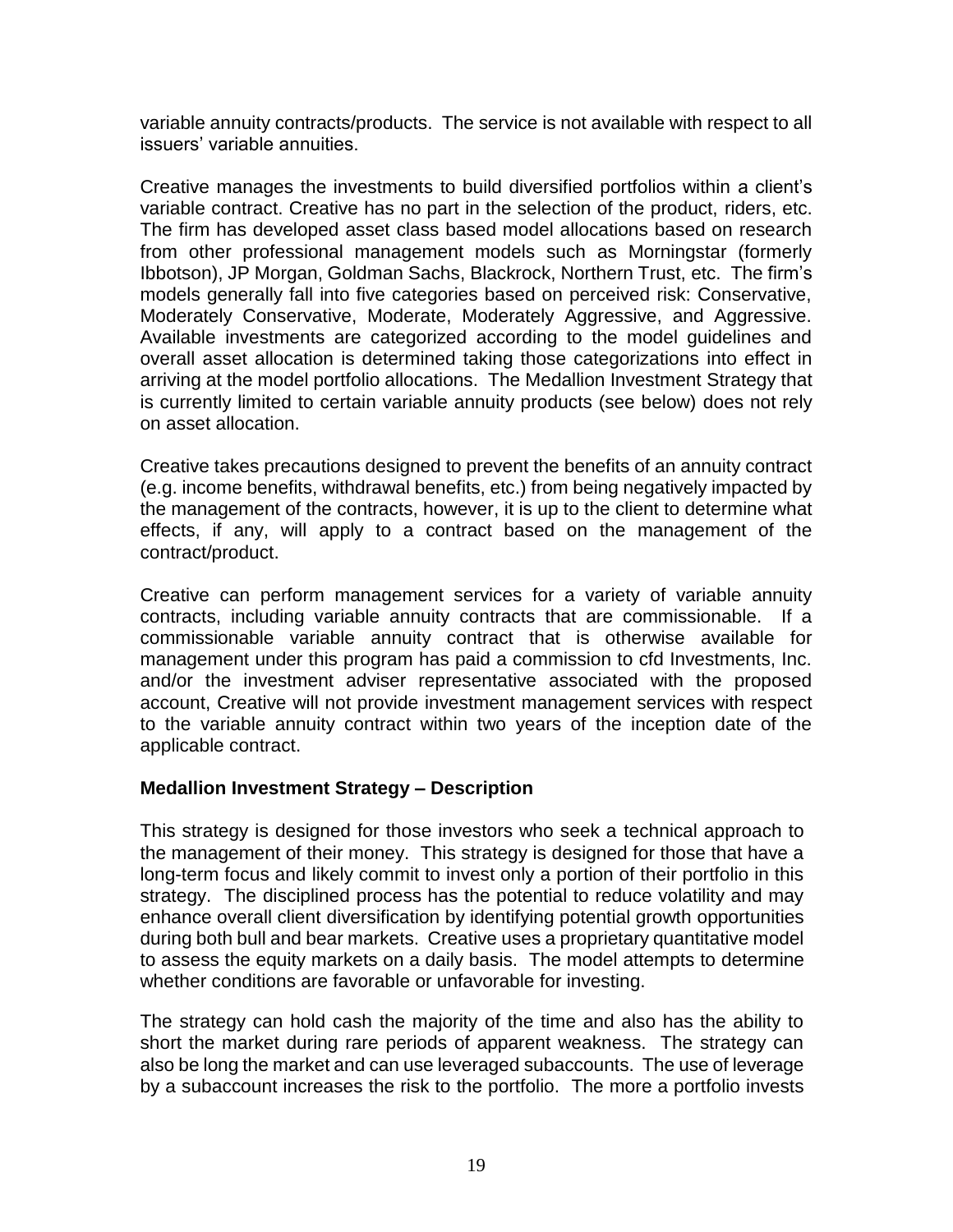in leveraged instruments, the more the leverage will magnify gains or losses on those investments.

Due to the complexity and structure of these portfolios, they may not perform over time in direct or inverse correlation to any index. Technical and dynamic investment strategies normally involve more frequent trading than the traditional "buy-and-hold" investment strategies.

This strategy is available under three options: Lite, Core and Plus.

The Medallion Lite fluctuates between in the market and out of the market, but is never investing in options that are negative the market, and does not use leveraged investment options. The Medallion Core can be in the market, out of the market, negative the market, and can use some leveraged investment options. The Medallion Plus is similar to the Medallion Core in the types of investment positions utilized, but it more heavily relies upon leveraged investments at certain times.

Under each of the strategies, market conditions are measured daily. Depending on which option is selected, when signals are neutral, the strategy typically allocates to money market type investments and subaccounts (historically 45-55% of the time). Due to the large and frequent positions in cash equivalents, the strategy may limit the upside potential of the market in a similar way that it attempts to limit the downside participation.

This program option is suitable for use with variable annuities that permit unlimited trading within the variable annuity, and have no riders affected by the strategy. Currently, this strategy is only available through the Jefferson National Monument Adviser variable annuity contract.

#### **Biblical Faith Values Strategy – Variable Annuity -- Description**

Under the Biblical Faith Values investment strategy, Creative utilizes software and asset screening programs of unaffiliated third parties in order to limit investment in the stock of companies that engage in certain industries or support certain activities or lifestyles, or otherwise contribute to or endorse such industries or activities. The firm generally endeavors to exclude investment companies that engage in or participate in or support industries or lifestyles relating to gambling, tobacco, alcohol, pornography, abortion, non-family lifestyles and other factors traditionally considered contrary to Biblical standards.

Due to a lack of investments in certain management strategies, it is likely not possible to exclude all investments that violate some of the standards that are described above. Additionally, Variable Annuities have limited sub-accounts, and those sub-accounts can change from time-to-time. These limitations can restrict application of this strategy, and this strategy cannot be effectively carried out for any Variable Annuity that does not have a sufficiently diversified selection of sub-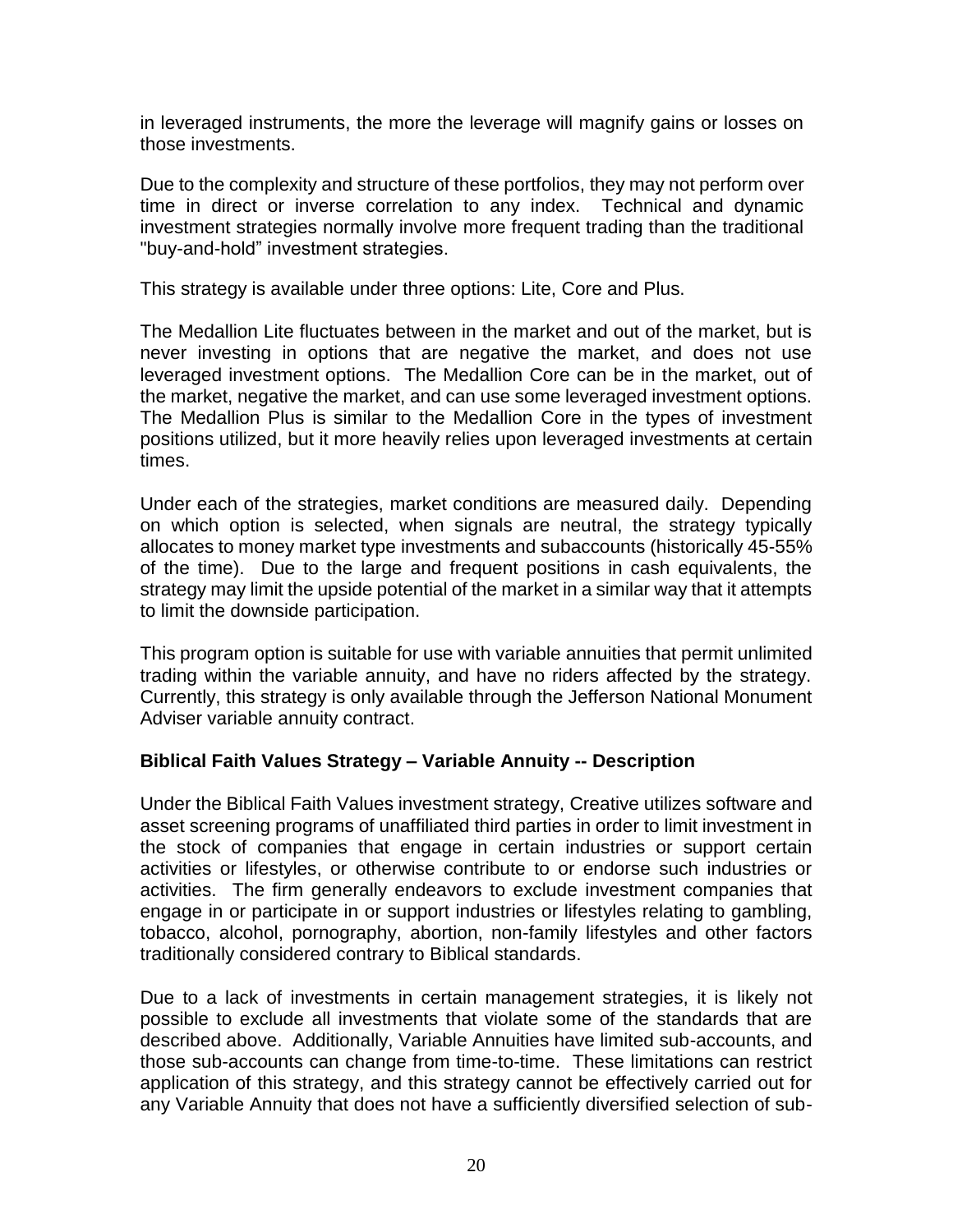accounts that meet the selection criteria. Due to these limitations, this strategy is only available within the Jefferson National Variable Annuity and such products as the firm selects.

The firm does not make any claim that the investments in the model will fully exclude any companies that could be excluded based on the criteria above. Instead, this Strategy will attempt to substantially reflect Biblical Values, and will otherwise attempt to follow the models established by Creative Financial Designs.

# **Hybrid Strategy -- Description**

Available in only the Jackson National Life Elite variable annuity, unless approved by Creative's Management Team to use with other products, the Hybrid variable annuity investment strategy looks to build a diversified portfolio using both alternative type and historical asset class subaccounts. Five investment objective portfolios are available for the client to choose from (Conservative, Moderately Conservative, Moderate, Moderately Aggressive, and Aggressive) and are modeled after Creative Financial Designs' other diversified asset class models. Depending on the product and the investment objective chosen, Creative's Management Team determines the amount of each investment type to use, however, focusing on reducing investment portfolio volatility. The goal of the strategy is to reduce the portfolio risk using alternative investments along with traditional investments; however, there is no guarantee that this objective will be achieved.

# **Non-Discretionary Advisory Services -- Description**

Creative provides non-discretionary advisory services to its clients whereby clients may have variable annuity or insurance accounts. Such non-discretionary investment advice is provided for a fee charged to the client. Fees charged are consistent with the fees charged for discretionary management, as described in more detail herein.

# **Conditions for Managing Accounts**

Creative may make exceptions to the minimum account size requirements in some instances. Those exceptions may be made for a variety client-specific reasons, which may include, but are not limited to such situations as a client having multiple managed accounts with the firm, an anticipation of the client adding additional assets at a future point in time, or such other circumstances as the firm may deem applicable.

For the managed Self-Directed and Variable Annuity investment management programs, the investment options are limited based on factors beyond the control of Creative Financial Designs, and the management of those accounts is strictly limited to the investment options available under the products being managed.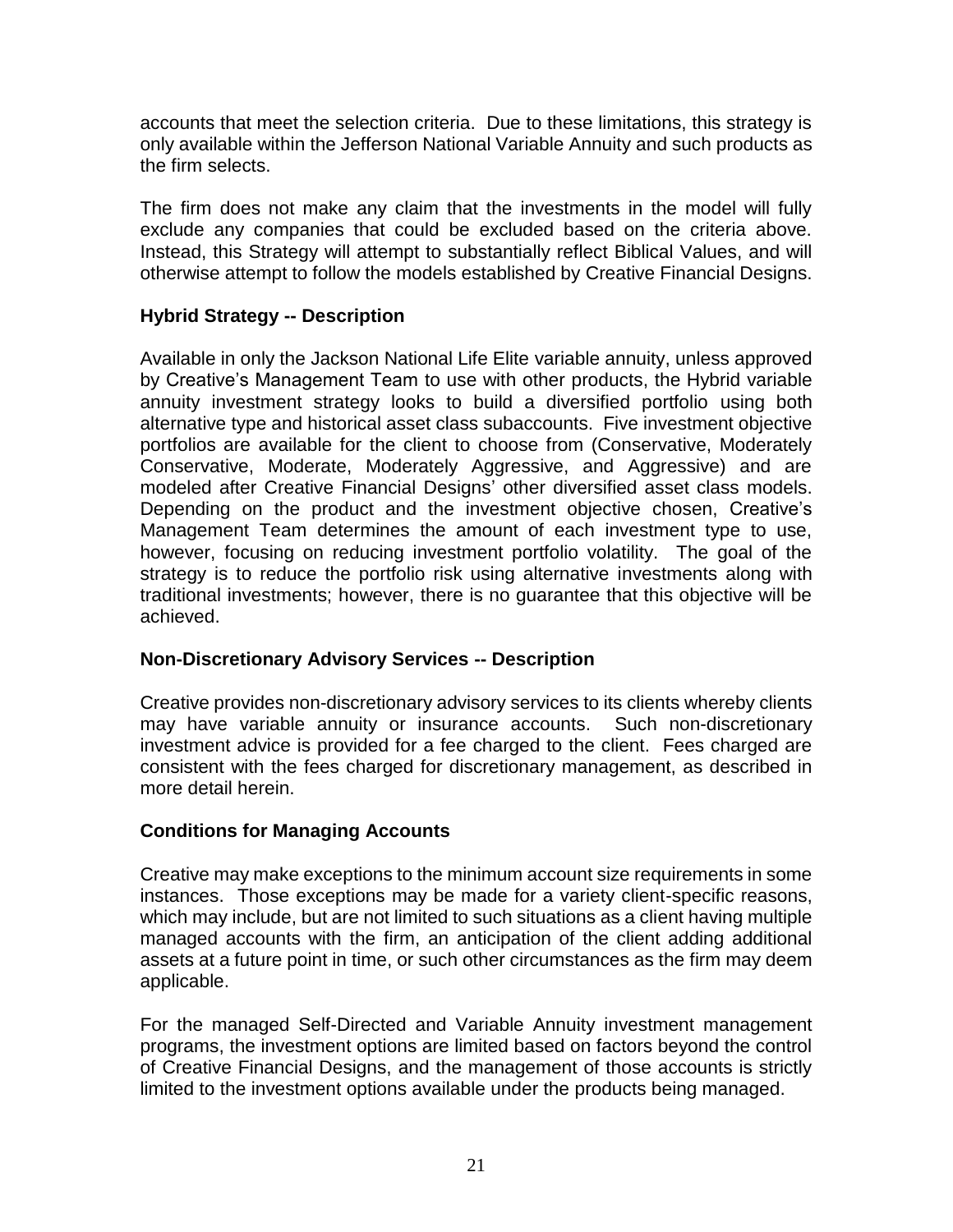Further, the fees charged by the firm for the Account is in addition to the fees charged by the underlying investments. To the extent that a client intends to hold fund shares for an extended period of time, or purchases no load funds within the Account, it may be more economical for the client to purchase fund shares outside of the Account. Clients are advised that transferring mutual fund shares into the Account will result in an obligation to pay an annual fee based on the value of the funds held in the Account, and that such fee(s) is in addition to any sales charges or commissions paid when the funds were purchased by Client. In addition, no fee adjustments are made during any calendar quarter for appreciation or depreciation in the value of the Account. With FCCS managed accounts an additional fee may, however, be assessed if cumulative deposits during a quarter equals or exceeds \$10,000 of account value, and, a refund of fees will occur if a withdrawal equals or exceeds \$10,000 of account value. Clients are advised that they may be able to purchase similar services separately from other service providers and the cost of such services may be more or less than the program fee charged by Creative.

### **Financial Planning Services**

Creative offers financial planning and consulting services. Under this offering, indepth fact-finding interviews are conducted and clients may elect to receive advice and/or services on a variety of topics other than securities (e.g. budget analysis, etc.). The purpose of this approach is to address a client's entire financial life, rather than just investments.

Creative provides Comprehensive Financial Planning services. Clients desiring a less comprehensive financial plan can choose to have a "Mini" or "Modular" Plan created for them. It may consist of one or more of the following services: Estate Analysis, Medicaid Planning, Business Financial Plan, Investment Analysis, Tax Analysis, Income Funding Analysis, Insurance Analysis, Retirement Analysis, Accumulation Funding Analysis, Budget Construction/Analysis, Credit Negotiation, and Special Project Work.

Creative may provide advice regarding particular investments and securities, and these may include investments currently owned by the client, or investments that the firm or its Affiliates may have recommended to a client.

The client is under no obligation to effect securities or insurance transactions through Creative's affiliates or related persons if they choose to act on or otherwise implement any recommendations made in either a Comprehensive Financial Plan or other Modular Plan.

# **ITEM 5: FEES AND COMPENSATION**

Advisory fees are as set forth below with respect to the various programs and services. Fees may be negotiable depending on such factors as, without limitation,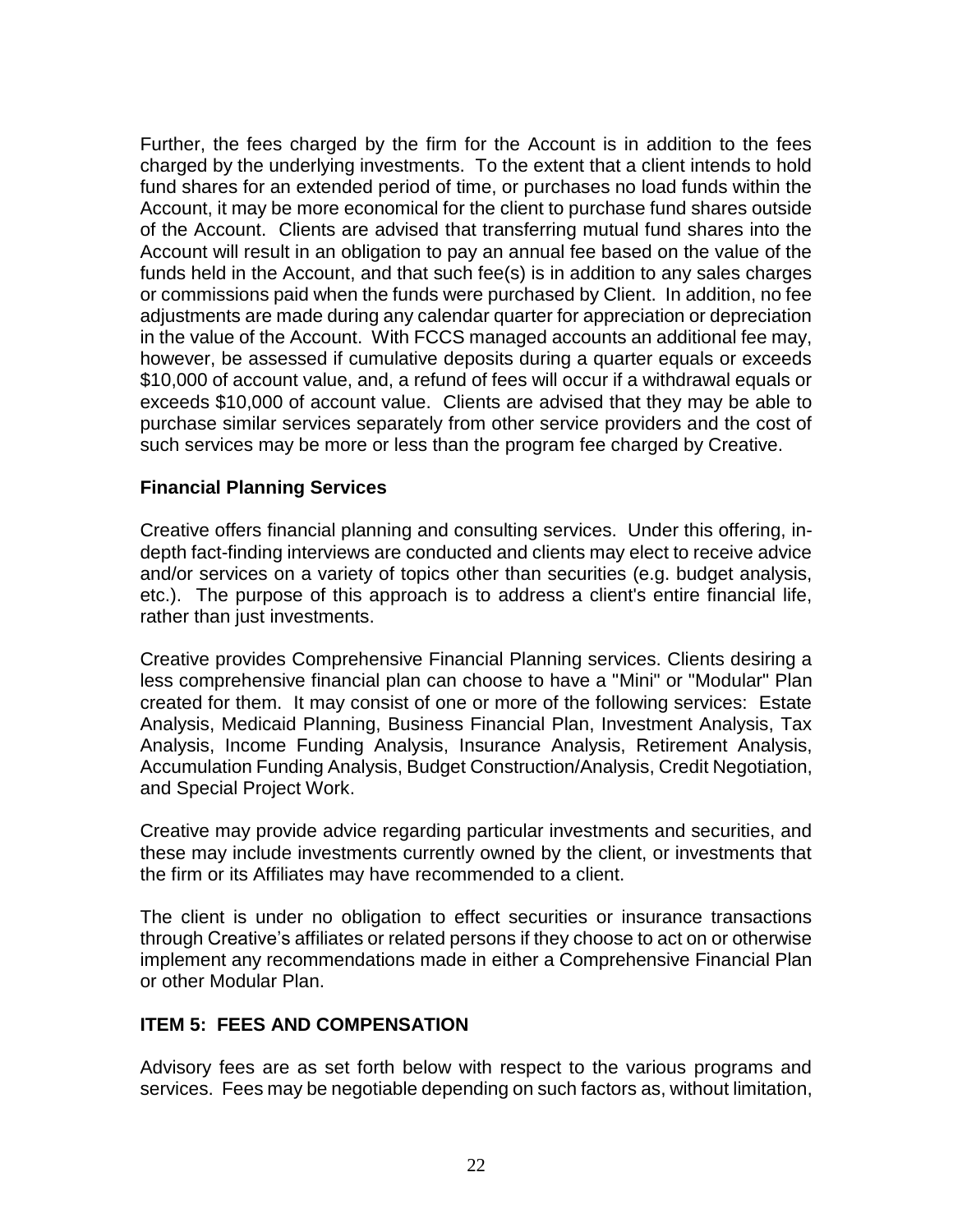special needs or requirements of the client and/or the complexity or simplicity of the work required.

Clients may elect to pay their fees directly to Creative via check and invoice, or may elect to have Creative deduct its fees directly from specified managed accounts when possible, from annuity contracts when possible, or a bank account. Clients may also elect to authorize Creative to charge its fees directly to a client's credit or debit card through PaySimple™. At the client's option, Creative can invoice the client in order for the client to pay bills directly.

Creative does not charge performance-based fees under any advisory program, nor does it share or participate in the gains or losses of client accounts.

The firm shall be paid such compensation for its services, and in such manner, as described below. Until paid, the fees and expenses charged by the firm shall constitute a lien upon the assets of the client's managed account. In the event that additional assets are deposited into a client's managed account during a fee period, the firm may, but is not obligated to charge the client an additional fee in respect of the value of the additional assets, prorated for the number of days remaining in such fee period. In connection with any withdrawal of assets from a client's managed account or upon termination of the client's Investment Management Agreement, the firm retains the right to complete any transactions initiated or open as of the time thereof and to retain amounts in the client's managed account sufficient to effect such completion and to satisfy any amounts owing by such client to the firm under the client's Investment Management Agreement, however and whenever arising. To the extent permitted by law, cfd Investments, Inc., the affiliated broker/dealer of the firm, receives compensation from the client for services provided to the client's managed account, and the discretionary activities of the firm may affect services provided by and compensation paid to its affiliate. Such compensation includes, without limitation, ticket charges, asset-based pricing fees, custodial fees, or other miscellaneous charges, including revenue share arrangements between cfd Investments, Inc. and applicable custodians. The firm shall consider options that limit such charges, and shall only engage in transactions that involve such charges when it is deemed by the firm that such transactions are in the best interests of the client, in accordance with the firm's fiduciary duty.

More specifically, Clients pay certain fees and charges that are in addition to firm's fees. Such fees and charges include, but are not necessarily limited to:

- Certain dealer-markups and odd-lot differentials, transfer taxes, exchange fees mandated by the Securities Exchange Act of 1934, and any other charges imposed by law with regard to any transactions in the client's account;
- Management and other fees on open-end and closed-end mutual fund shares and UITs;
- Individual Retirement Accounts (IRA) fees and qualified retirement plan account fees;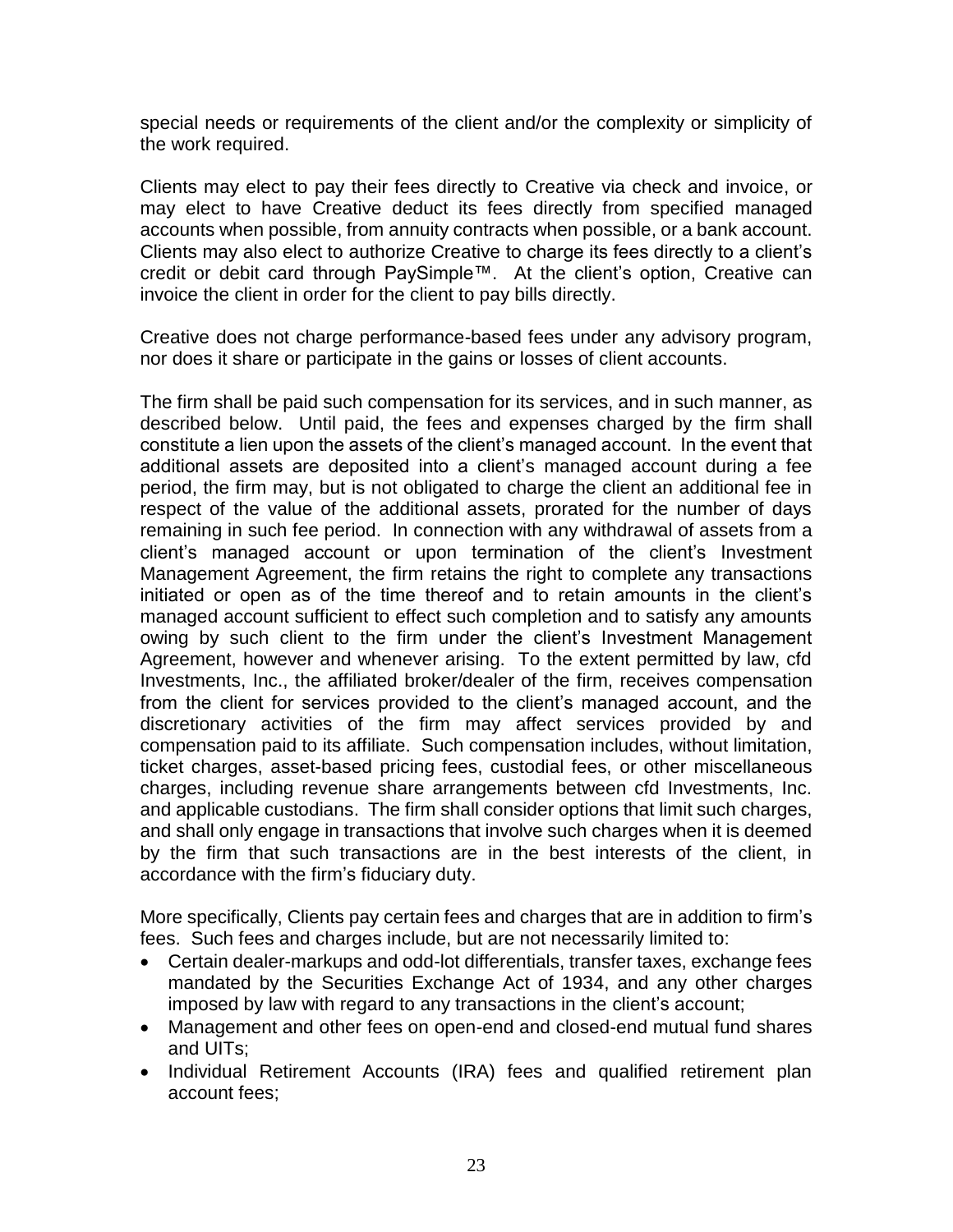- Margin interest;
- Custodial fees such as account fees, check reordering costs and fees, and other add-on features with charges;
- Any contingent deferred sales charge assessed by a mutual fund company on the sale or liquidation of a mutual fund;
- Variable Annuity fees and expenses

Further, the annual management fee charged by the firm for the client's account is in addition to the management fees charged by open-end funds, closed-end funds, and ETF's. To the extent that a client intends to hold fund shares for an extended period of time, or purchases no load funds within the client's account, it may be more economical for the client to purchase fund shares outside of the client's account. Clients are advised that transferring mutual fund shares into the client's account will result in an obligation to pay an annual fee based on the value of the funds so held in the client's account, and that such fee(s) is in addition to any sales charges or commissions paid when the funds were purchased by the client. To the extent that the customer is charged 12b-1 fees by a mutual fund issuer based on funds maintained in the account, the firm shall not receive any compensation with respect to such fees, and if practicable, the fees charged will be returned to the client account. Cfd Investments, Inc., if selected as the broker/dealer associated with the account, shall retain such 12b-1 fees, but only if the custodian cannot return those fees to the client account.

### **Brokerage Management – Custodial Fee at NFS/FCCS.**

For managed brokerage accounts (described in section A.2.a.i of this Brochure) that are maintained at NFS/FCCS, there is a custodial fee charged based on all assets in the client's account. Fees are calculated and charged monthly using the average daily account balance for all assets in the client's account. Accounts have a minimum monthly fee, which covers transaction fees, subject to a maximum number of transactions covered annually from the contract anniversary date. There will be additional ticket charges or fees that will apply if the maximum number of transactions is exceeded in a 12-month period.

Cfd Investments, Inc., an affiliate of firm, will receive a portion of the custodial fee as its compensation related to managed accounts. This compensation is in addition to the advisory fee that is collected and retained by the firm. Additional clearing fees apply to the client's account.

#### **Managed Account Services – Fees and Compensation**

#### **Brokerage Management – Fees and Charges**

Under its Brokerage Management platform, Creative charges a fee based on the value of all assets at the end of the calendar quarter and in advance. Fees on these client accounts generally start at 0.50% of the assets under management,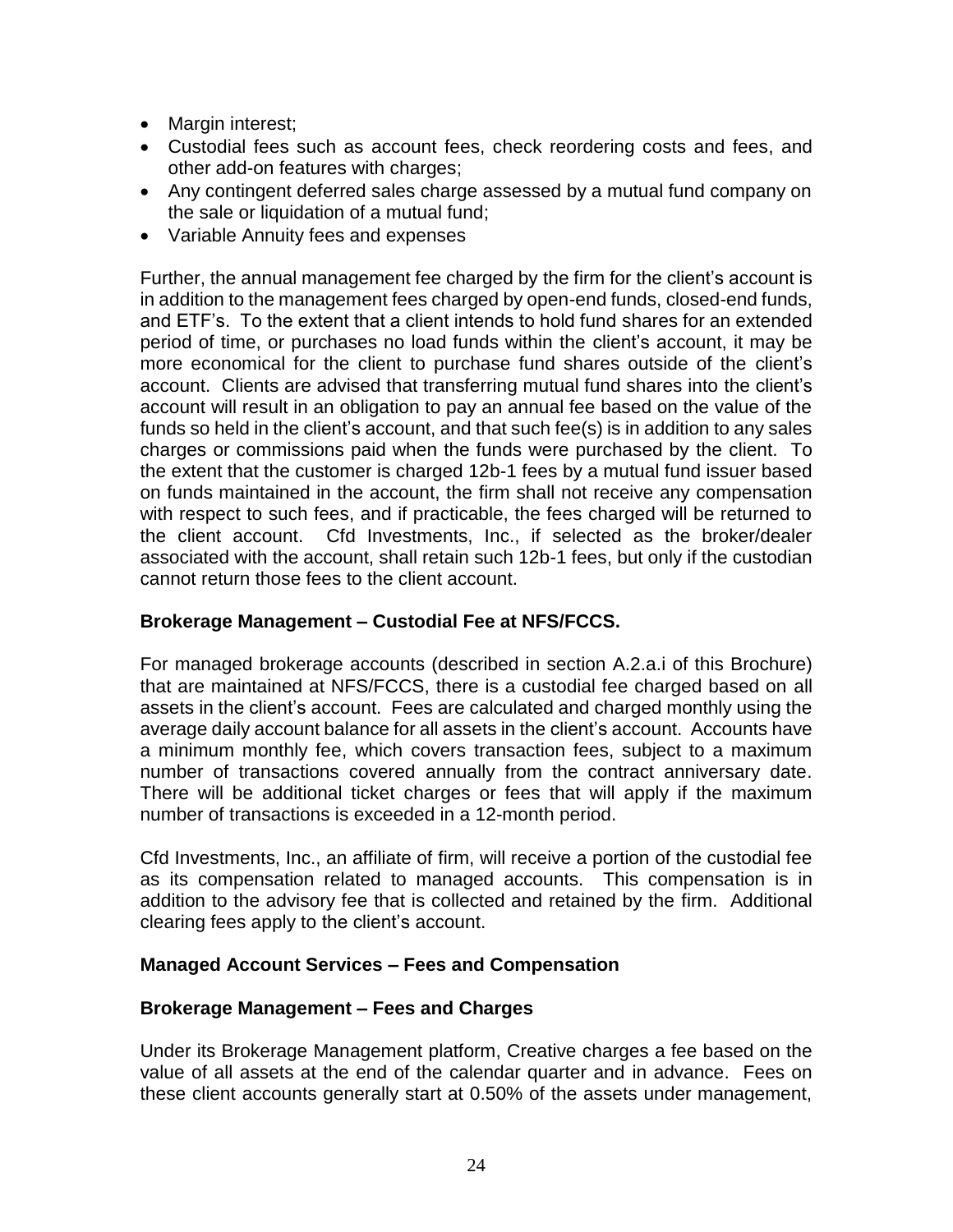and may increase up to a maximum of 2.00% annually. No fees for brokerage management account services of over 2.00% shall be charged except in the instance where another investment adviser is working with Creative Financial Designs, Inc. with respect to a particular client's account, and the total fee retained by Creative Financial Designs, Inc., less the fee paid to that investment adviser, is equal to or less than 2.00%.

All fees are negotiable.

Brokerage Management services are provided for an annualized fee which is billed quarterly, in advance and is based on the value of the assets on the final day of the quarter. When an account is opened during the quarter, the fee will be prorated for the portion of the calendar quarter for which management services were provided.

Under other custodians, transaction charges and/or other related fees may apply to an account, in addition to the Creative's management fees. Clients have the option, however, to establish the account through cfd Investments, Inc., an affiliated broker/dealer of Creative, and to establish asset-based pricing, which will involve the payment of an asset-based fee that will cover transaction costs up to listed number of trades annually by the custodian, statement and mailing costs, and prospectus delivery costs. This option is available through the FCCS platform.

Although not required, it is generally the case that Creative will utilize its affiliated broker/dealer, cfd Investments, Inc., to effect all securities transactions for its clients' managed accounts. The statement of fees and other charges as described above is premised on the idea that the client selects cfd Investments, Inc. and may not apply to accounts held at other broker/dealers or custodians. In those instances, other fees will apply.

In addition to cfd Investments, Inc., Creative uses other broker/dealers including TD Ameritrade; TD Ameritrade is a broker/dealer that is not affiliated with Creative.

The advisory fees charged for the management of accounts maintained at TD Ameritrade are consistent with the advisory fees described above; however, for other fees and expenses, including account opening and maintenance fees, transaction fees, and other assorted fees, clients are directed to materials produced by TD Ameritrade.

#### **Self-Directed Retirement Management Platform**

#### **"Active" Strategy – Fees**

For managed Self-Directed Retirement "Active" managed accounts, fees may be assessed on a monthly basis, in arrears, and determined according to the value of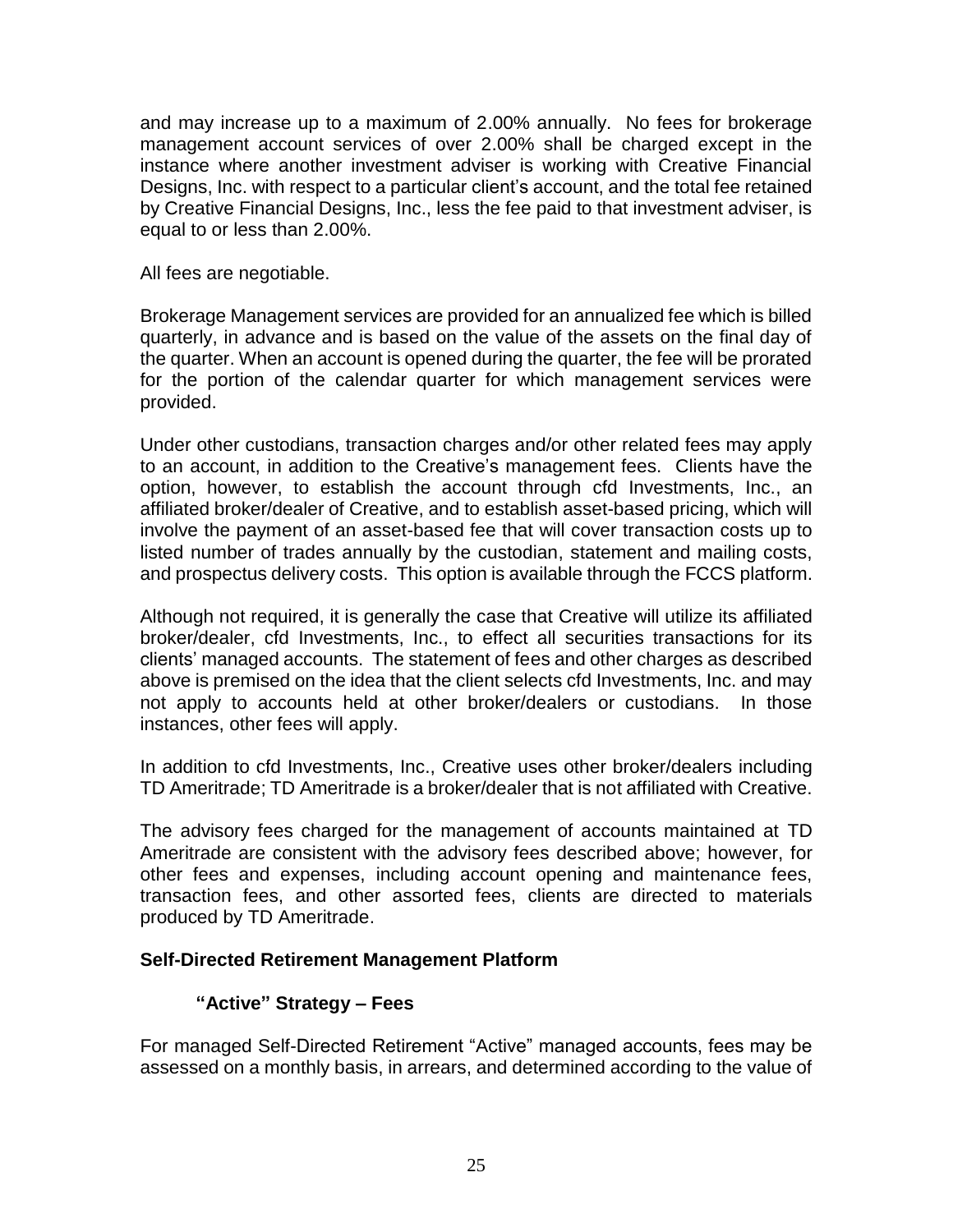the account being managed. Creative will annually adjust the fee according to changes in the account value.

The standard initial billing rate will be determined by the account value at the time the Management Agreement is initiated and will remain in effect for the remainder of the calendar year in which the account is opened, after which, the new monthly rate may be established, and may increase or decrease based upon the account value at that time. The fee will be reevaluated annually, based on the assets as of December 31 of the previous year.

| <b>Account Size</b>   | <b>Recommended "Active"</b> |
|-----------------------|-----------------------------|
|                       | <b>Monthly Fee Rate</b>     |
| $<$ \$24,999          | \$15/month                  |
| \$25,000 - \$49,999   | \$25/month                  |
| \$50,000 - \$74,999   | \$50/month                  |
| \$75,000 - \$99,999   | \$75/month                  |
| \$100,000 - \$124,999 | \$100/month                 |
| \$125,000 - \$149,999 | \$125/month                 |
| \$150,000 - \$249,999 | \$150/month                 |
| \$250,000 - \$499,999 | \$200/month                 |
| $$500,000+$           | \$250/month                 |

Although these are the standard fees, all fees are negotiable.

If your account is on a platform that allows for direct-billing of fees, and you would like to have your fee directly charged to your account, as an alternative to the set monthly fee described above, an asset management fee of up to 1.50% of the assets under management will be charged quarterly, in accordance with the methodologies established by the applicable platform.

# **"Passive" Strategy – Fees**

Under the "Passive" management strategy, fees will be charged at a rate of \$45, \$90 or \$135 per quarter. All fees are negotiable.

#### **Variable Annuity Management Platform – Fees**

Under the Variable Annuity Management platform, Creative charges a fee based on the value of the assets in a managed account. Fees on these accounts generally start at 0.50% of the assets under management and may increase up to a maximum of 2.00% annually. Fees are billed based on end of the calendar quarter values and in advance. In certain instances, fees may be charged to the contract, to the client directly, through another managed account if allowed, via a bank or credit card all at the client's option. Charging fees to a contract may negatively affect certain benefits/riders of a given contract, and it is up to the client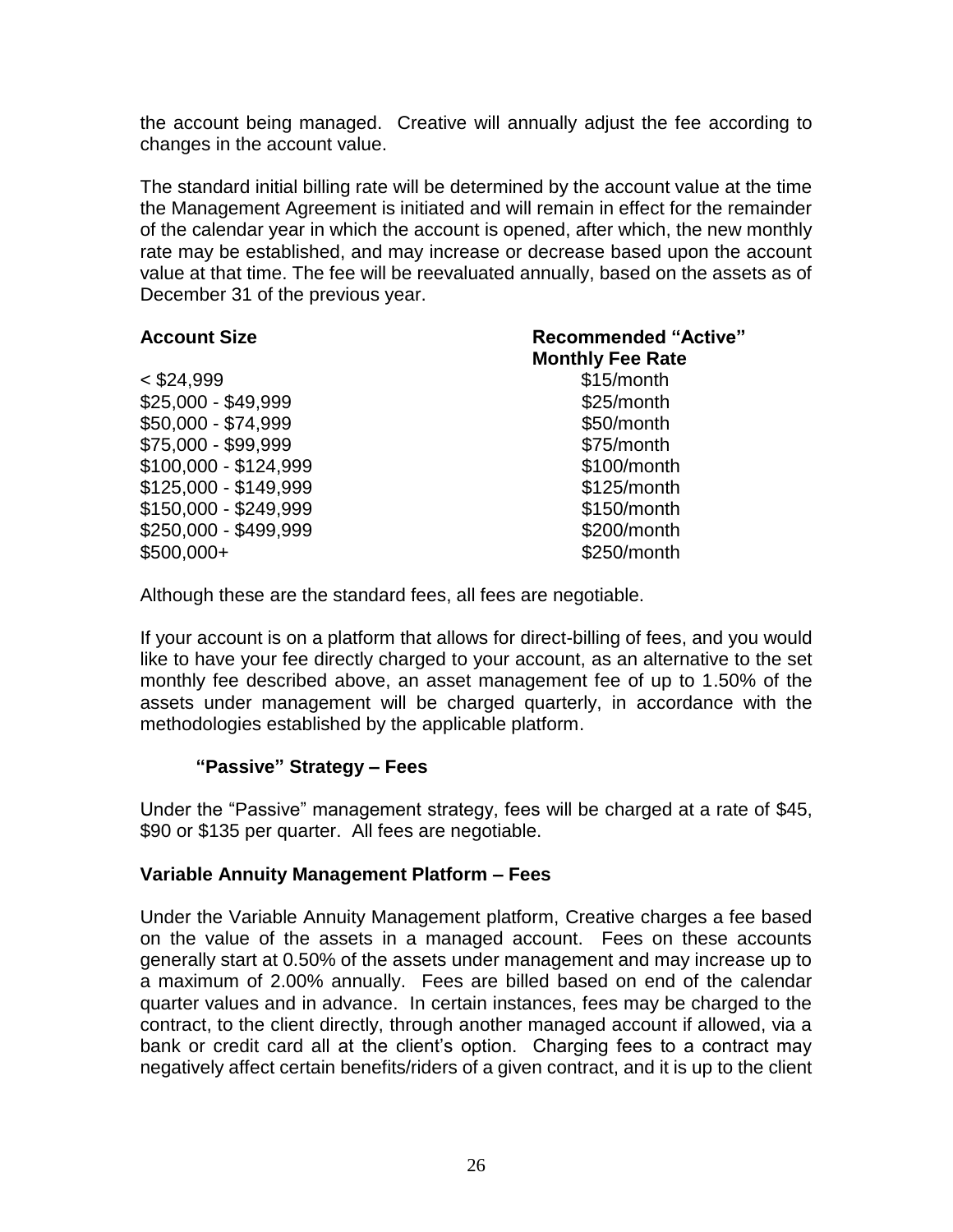to determine what effects, if any, the payment method selected by the client will affect the contract/product.

Variable Annuity Management services are provided for an annualized fee that is billed quarterly, in advance and is based on the value of the assets on the final day of the quarter. When an account is opened during the quarter, the fee will be prorated for the portion of the calendar quarter for which management services were provided. The annual rate is fixed when a client opens an account. The rate is identified in the customer's Investment Management Agreement.

All fees are negotiable.

#### **Financial Planning Services – Fees and Compensation**

Comprehensive Financial Plan fees are based on the client's gross income as reported on their most recent tax return. The total fee is fixed when the client signs the Financial Planning Agreement.

| <b>Previous Year's</b><br><b>Gross Income</b><br>Range | <b>Minimum</b><br><b>Down Payment</b> | <b>Minimum</b> | Monthly Amount $=$ Fee |
|--------------------------------------------------------|---------------------------------------|----------------|------------------------|
| Under \$50,000                                         | \$280                                 | \$35           | \$700-2,000            |
| \$50,000 but under \$75,000                            | \$380                                 | \$35           | \$800-3,000            |
| \$75,000 but under \$100,000                           | \$480                                 | \$35           | \$900-4,000            |
| \$100,000 but under \$150,000                          | \$580                                 | \$35           | \$1,000-5,000          |
| \$150,000 but under \$250,000                          | \$680                                 | \$35           | \$1,100-10,000         |
| \$250,000 and above                                    | \$780                                 | \$35           | \$1,200-20,000         |

The down payment is due upon submission of the client's data. The monthly payment is due each month for the following 12 months. If there is a balance due, (the contract price less the down payment and the monthly payments is less than the total fee), then the balance is due 30 days after the written report is completed and made available to the client. Clients may elect to pay the total plan fees all at once instead of monthly.

Clients desiring a "Mini" or "Modular" Plan, including but not limited to the following services, may pay fees ranging as noted below:

| <b>Fee Range</b> |
|------------------|
| \$600-20,000     |
| \$200-10,000     |
| \$600-20,000     |
| \$300-3,000      |
| \$300-3,000      |
|                  |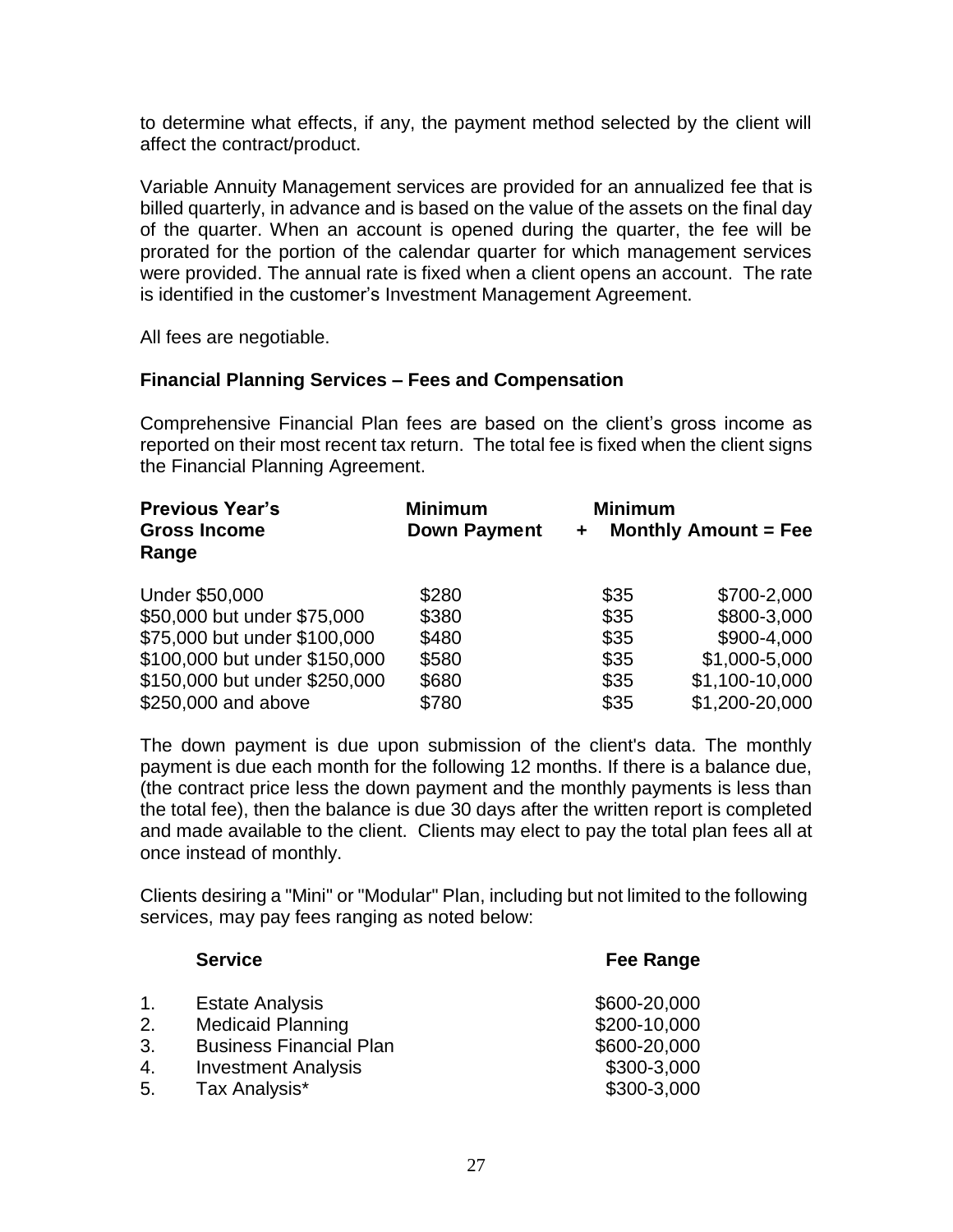| 6.  | <b>Income Funding Analysis</b>       | \$150-3,000         |
|-----|--------------------------------------|---------------------|
| 7.  | <b>Insurance Analysis</b>            | \$150-3,000         |
| 8.  | <b>Educational Funding Analysis</b>  | \$150-3,000         |
| 9.  | <b>Retirement Analysis</b>           | \$300-3,000         |
| 10. | <b>Accumulation Funding Analysis</b> | \$150-3,000         |
| 11. | <b>Budget Construction/Analysis</b>  | \$300-3,000         |
| 12. | <b>Credit Negotiation</b>            | \$50/hr. + expenses |
| 13. | <b>Special Project Work</b>          | up to \$350/hr.     |

As a rule, with Modular Planning, the entire fee is due upon delivery of the analysis or service and is generally not refundable.

The client is under no obligation to effect securities or insurance transactions through the firm's affiliates or related persons if they choose to act on or otherwise implement any recommendations made in either a Comprehensive Financial Plan or other Modular Plan.

#### **ERISA Accounts**

Creative is deemed to be a fiduciary to advisory clients that are employee benefit plans or individual retirement accounts (IRAs) pursuant to the Employee Retirement Income Security Act ("ERISA"), and regulations under the Internal Revenue Code of 1986 (the "Code"), respectively. As such, our firm is subject to specific duties and obligations under ERISA and the Internal Revenue Code that include among other things, restrictions concerning certain forms of compensation. To avoid engaging in prohibited transactions, Creative may only charge fees for investment advice about products for which our firm and/or our related persons do not receive any commissions or 12b-1 fees, or conversely, investment advice about products for which our firm and/or our related persons receive commissions or 12b-1 fees, however, only when such fees are used to offset Creative's advisory fees.

#### **Other Fee-Paying Services**

Clients may also be charged for resources received from Creative.

#### **Hourly Fee**

Client and Creative may agree to elect for an hourly fee arrangement for stated services for the client. These likely specialty services can be billed up to \$350 per hour.

#### **Retainer Fee**

Client and Creative may agree to elect for a retainer fee payment option up to \$2,500 per month, paid monthly, quarterly, or annually, based on the agreed upon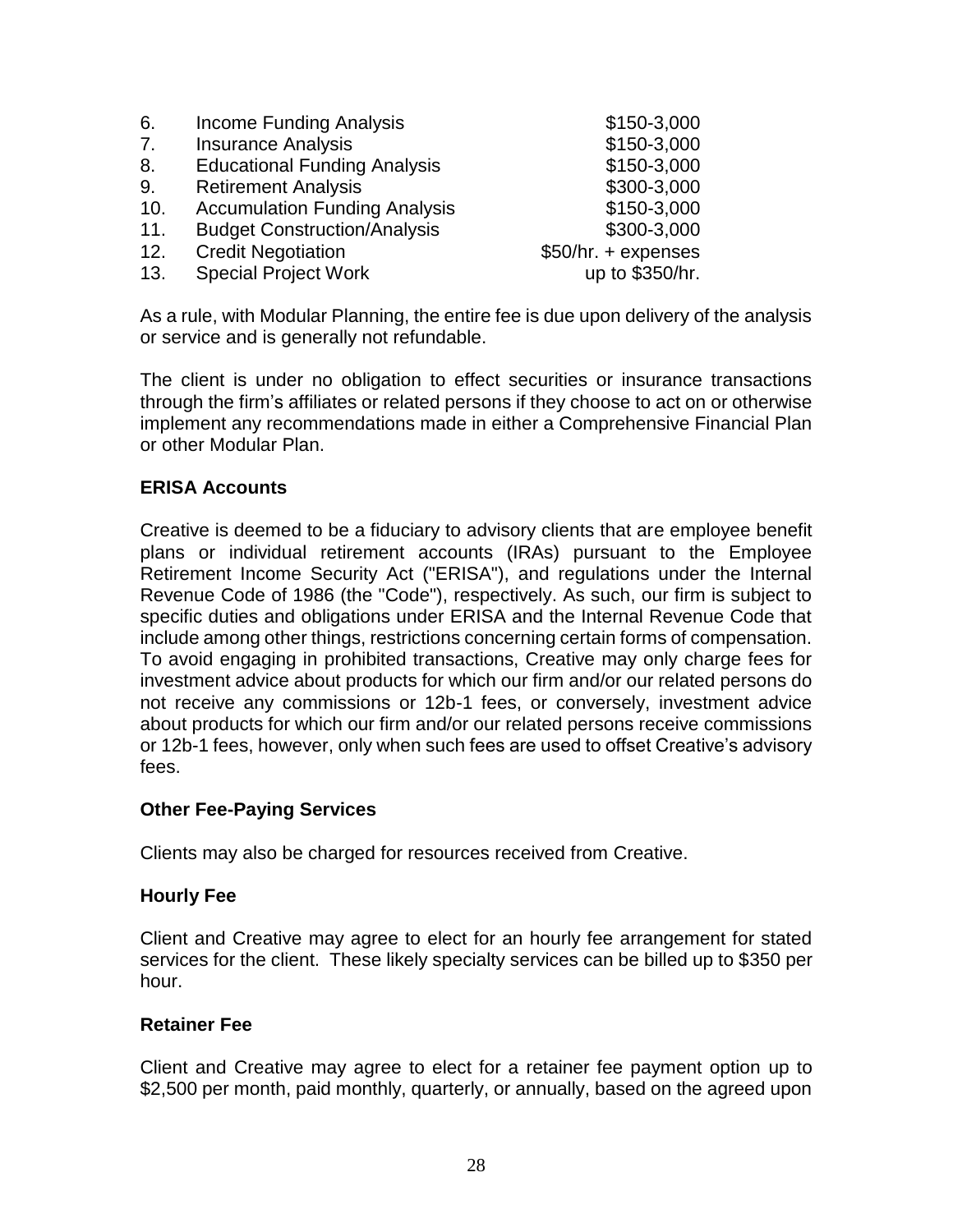services provided for the client. Creative will provide the services for such fee until the client or the firm terminates the relationship, which may, depending upon the services requested during a period, result in an hourly equivalent fee that is higher or lower than Client would have paid during the period on a standard hourly basis.

\* With respect to the Tax Analysis identified above, we provide guidance and expectations about the tax consequences of certain investment decisions, but Creative Financial Designs does not provide legal or tax advice, and will work with the attorney or accountant of the client about any tax-related recommendations. Additional costs charged by the client's attorney and/or accountant (or by any other additional outside services provider), is the responsibility of the client.

### **Termination Provisions**

Termination of advisory services can be accomplished by written notice from one party to another. Under the Managed Brokerage account and Variable Annuity platforms, Creative will return to client any unearned pre-paid advisory fees upon receipt of termination notice.

With respect to financial planning services, either party upon written notice may terminate the Financial Planning Agreement. If, before the total fee has been paid, the client is not satisfied and the plan cannot be modified, then one-half of the total fee that has been collected will be refunded. If, after payment in full, the client is not satisfied and the plan cannot be modified, then 50% of the total fee will be refunded. Any claim for refund of a financial plan fee must be made within sixty days of delivery of the completed plan to the client.

#### **ITEM 6: PERFORMANCE-BASED FEES AND SIDE-BY-SIDE MANAGEMENT**

The firm and your representative do not accept performance-based fees for investment management services.

The firm does not provide side-by-side management of mutual funds and other assets.

#### **ITEM 7: TYPES OF CLIENTS**

Creative provides advisory services to retail and institutional customers, individuals, including high net worth individuals and business entities, such as charitable organizations, as well as to employer retirement and pension plans. For account minimums, see the Overview of Advisory Business and look to the particular service.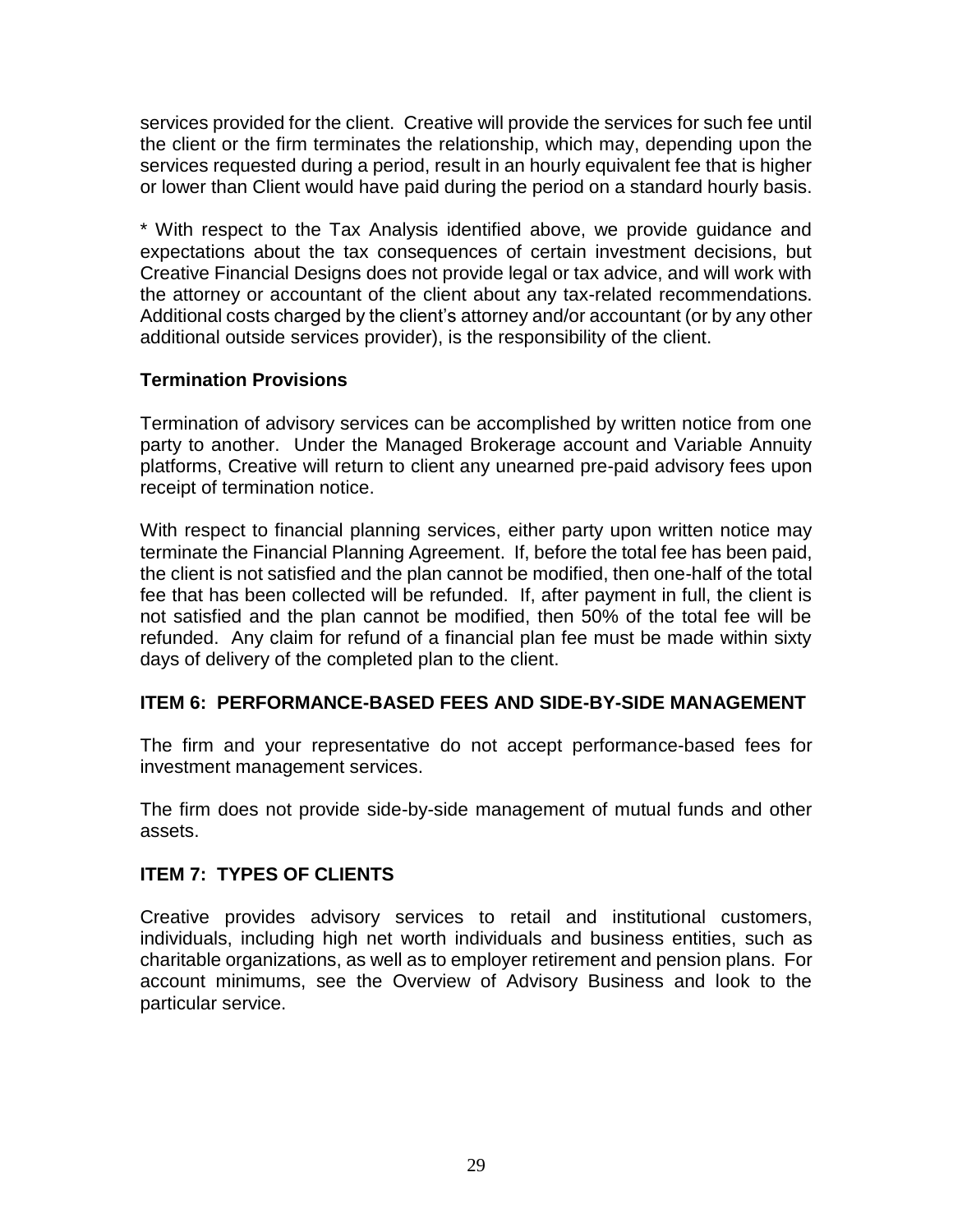### **ITEM 8: METHODS OF ANALYSIS, INVESTMENT STRATEGIES AND RISK OF LOSS**

For Managed Accounts, Creative, with the use of independent software, proprietary programs, internet programs, research, and tools that seek to match the client investment goals, objectives and risk tolerance to the client selected management portfolio, and then within each portfolio, the appropriate strategy, as selected by the client. Categorizations of assets are made using the Morningstar software, when possible. Appropriate adjustments to the overall model portfolios are determined by Creative's Investment Committee, and are based upon the committee members assessments and views of then-current or future forecasted market and industry circumstances, in addition to other variables such as economic, demographic and geo-political events both in the U.S. and globally.

With respect to financial planning activities, Creative utilizes several professional planning software programs, depending upon the client needs and desired scope of services.

With all investments and investment strategies there is a risk of loss of investment principal, and no guarantees are or can be made that any particular investment, investment plan or strategy will fulfill its objective or prove to be profitable.

### **Education, Business Standards of Persons Giving or Determining Advice**

The risks associated with a particular strategy are provided to each Client in advance of investing Client accounts. Creative will work with each Client to determine their tolerance for risk as part of the portfolio construction process. Past performance is not a guarantee of future returns. Investing in securities and other investments involve a risk of loss that each client should understand be willing to bear. Clients are reminded to discuss these risks with their investment advisor representative.

Investment Advisers cannot provide management for clients directly except as approved by Creative, and must follow the guidelines established by Creative Financial Designs.

Creative utilizes an Investment Committee in determining the general strategies employed in the delivery of investment advice provided to clients. Individualized advice is determined by members of the Financial Planning Department and/or appropriately qualified and Investment Advisers, within the parameters approved by the Investment Committee. The professionals in the Investment Management Department determine specific strategic determinations for actively managed accounts.

Biographies of the Investment Committee members are set forth below: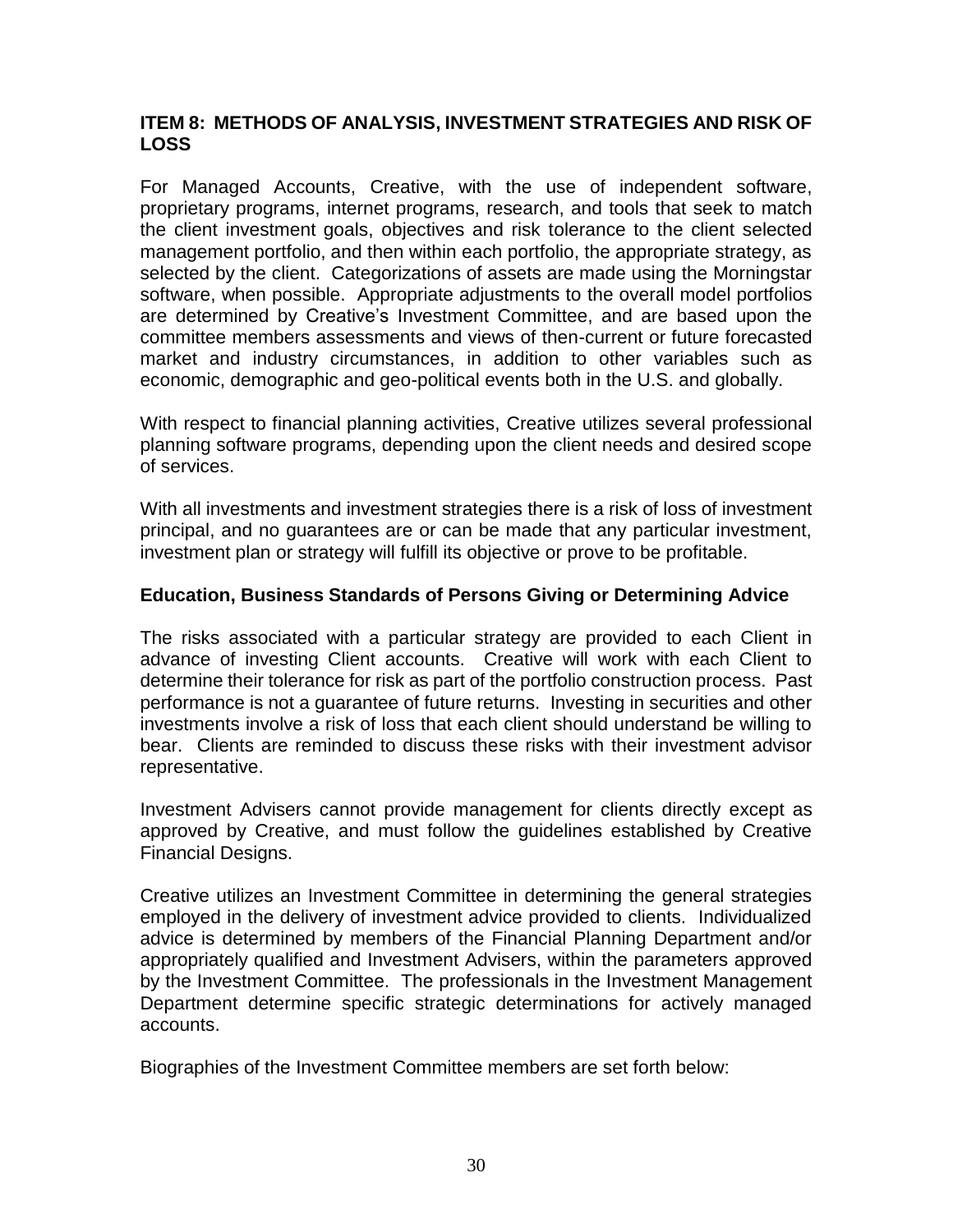Brent A. Owens, born in 1969, graduated from Indiana Wesleyan University with a B.S. in Business Administration in 1992. He is a General Securities Principal and a Financial Operations Principal. He has passed the following FINRA/stateregulatory qualifying examinations: Series 7, Series 24, Series 27, Series 63 and Series 65. He is an active member of the Financial Services Institute and the National Association of Insurance and Financial Advisers. Mr. Owens has been President of the firm and cfd Investments, Inc. (a registered broker/dealer) since 1997. From 1992 to 1997, Owens served both the firm and cfd Investments, Inc. in various capacities, including plan writing and investment management of the firm's managed accounts.

Kregg J. Rooze, born in 1974, graduated from Purdue University with a B.S. in Financial Counseling and Planning and Consumer Affairs in 1998. He is a General Securities Principal and Vice President of the firm. He has passed the following FINRA/state-regulatory qualifying examinations: Series 7, Series 24, and Series 63. He began working for firm in 1997. His experience includes plan writing, but, since 1999, Rooze served as the Managed Account Director of the firm.

Matthew O. Bahrenburg, born in 1970, graduated from Tabor College with a B.A. in Philosophy in 1992, and received his J.D. from the University of North Dakota Law School in 1995. Since 2012, He has served as the Chief Compliance Officer of the firm. He serves as the General Counsel of cfd Investments, Inc. He has worked in the Compliance Departments of cfd Investments, Inc. and the firm since 2007. He has passed the following FINRA/state-regulatory qualifying examinations: Series 7, Series 24, and Series 66. Bahrenburg was an enforcement attorney with the North Dakota Securities Department from April 1996 until February 2007.

Daniel K. Hale, born in 1972, graduated from the University of North Carolina - Pembroke in 1995 with a B.S. in Business Administration. He also has an Associates Degree in Accounting from Garden City Community College. He is a General Securities Principal and an Options Principal, as well as Vice President of cfd Investments, Inc. He has passed the following FINRA/state-regulatory qualifying examinations: Series 4, Series 7, Series 24, Series 27, Series 62, and Series 63. He has been working for cfd Investments, Inc. since 1995.

Mick Owens, born in 1946, graduated from Indiana State University in 1968 with a B.S. in Mathematics. Owens is the founder of the firm and of cfd Investments, Inc. Owens is also the founder of several companies that do not have material interrelationships with the firm; cfd Insurance Planners, cfd Accounting Services, and cfd Realty. Owens has obtained the CLU, ChFC, and CFP designations and is a general securities principal. He has passed the following FINRA/stateregulatory qualifying examinations: Series 7, Series 24, Series 63 and Series 65.

Chris Rockey, born in 1979, graduated from Butler University in 2001 with a B.S in Physician Assistant Studies. Chris has worked in the financial services industry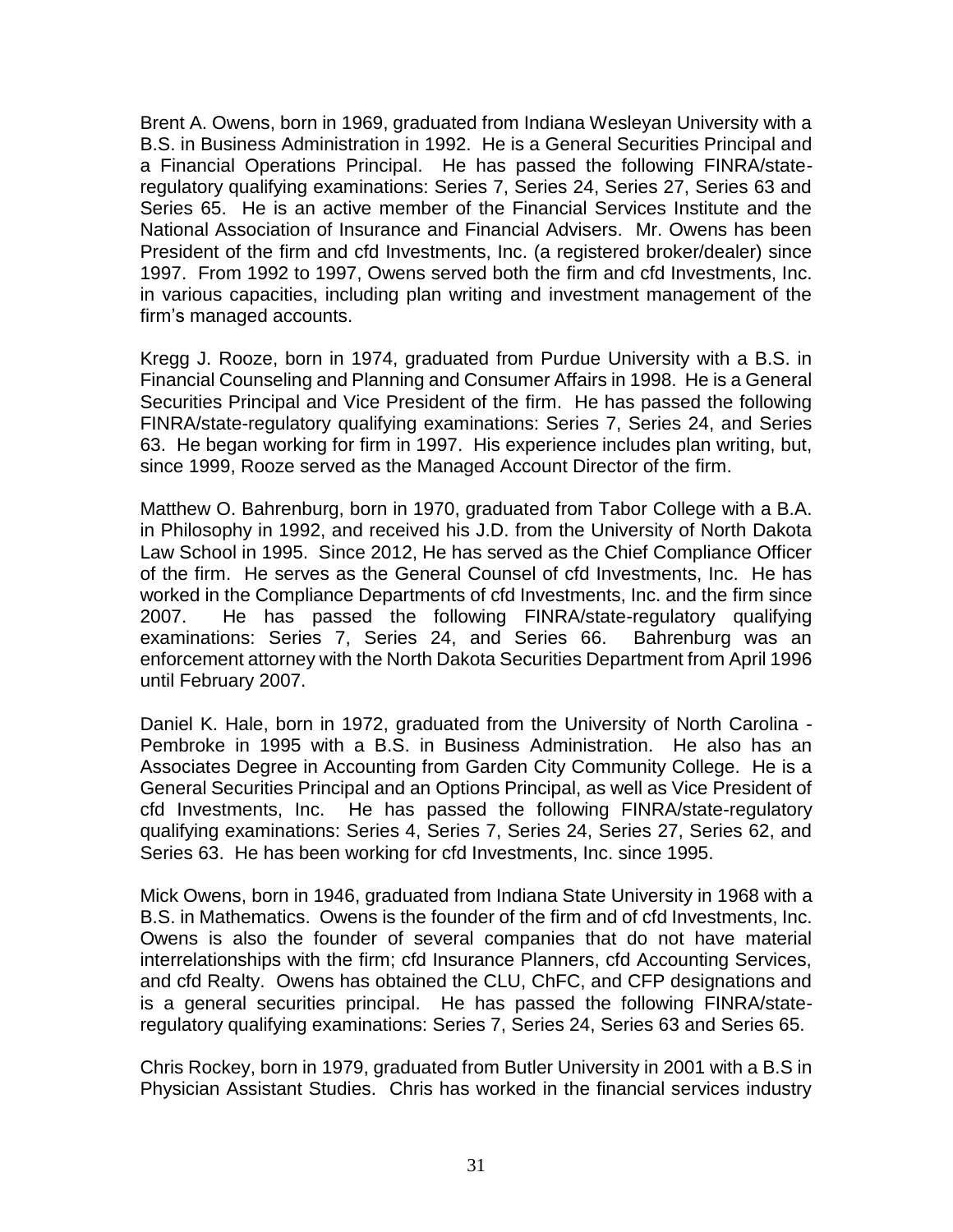since 2008 after working as an emergency department Physician Assistant for more than 10 years. He works with individuals and small businesses to help them formulate their financial goals and develop strategies to implement them. Rockey has obtained the ChFC designation and has passed the following FINRA/stateregulatory qualifying examinations: Series 7 and Series 66.

### **Other Business Activities**

### **Solicitor Activities**

### *Acting as Solicitor:*

The firm may in some instances act as a solicitor for third party asset managers and receive a fee for its solicitation activities. The fee received may include any of the following: a portion of the asset management fee charged to the client, a platform fee paid directly by third party asset manager, which may or may not be based on the assets under management maintained by the asset manager.

### *Engaging Solicitors:*

To the extent permitted under applicable state law(s), the firm may pay a fee under its referral program. The amounts paid and the persons eligible under the referral program are provided for by written agreement. The amount is based on a percentage of the fees it collects for investment advisory or financial planning services.

#### **Other Activities of Staff Members and Investment Adviser Representatives**

Most of the firm's personnel and investment adviser representatives are registered representatives of cfd Investments, Inc., a securities broker/dealer and affiliated entity of Creative. Cfd Investments, Inc. acts as broker for securities transactions and, in those instances, receives a portion of the custodial fee and/or transactionbased compensation. Where an advisory client of Creative elects to effect securities transactions through cfd Investments, Inc., his or her investment adviser representative, acting in the capacity of registered representative, will be compensated thereon.

The client is not obligated to affect any transactions through cfd Investments, Inc. but may choose to utilize the broker/dealer firm of their choice. Not all investment strategies are available when using other broker/dealer firms and must be approved for use before management can occur.

A client's investment adviser representative or cfd Investments, Inc. may occasionally purchase securities that are also recommended to other of Creative's clients. This situation almost universally entails publicly traded stocks or mutual funds, where there is little risk that Creative might disadvantage a client or his or her financial adviser trading in advance of clients. However, Creative's investment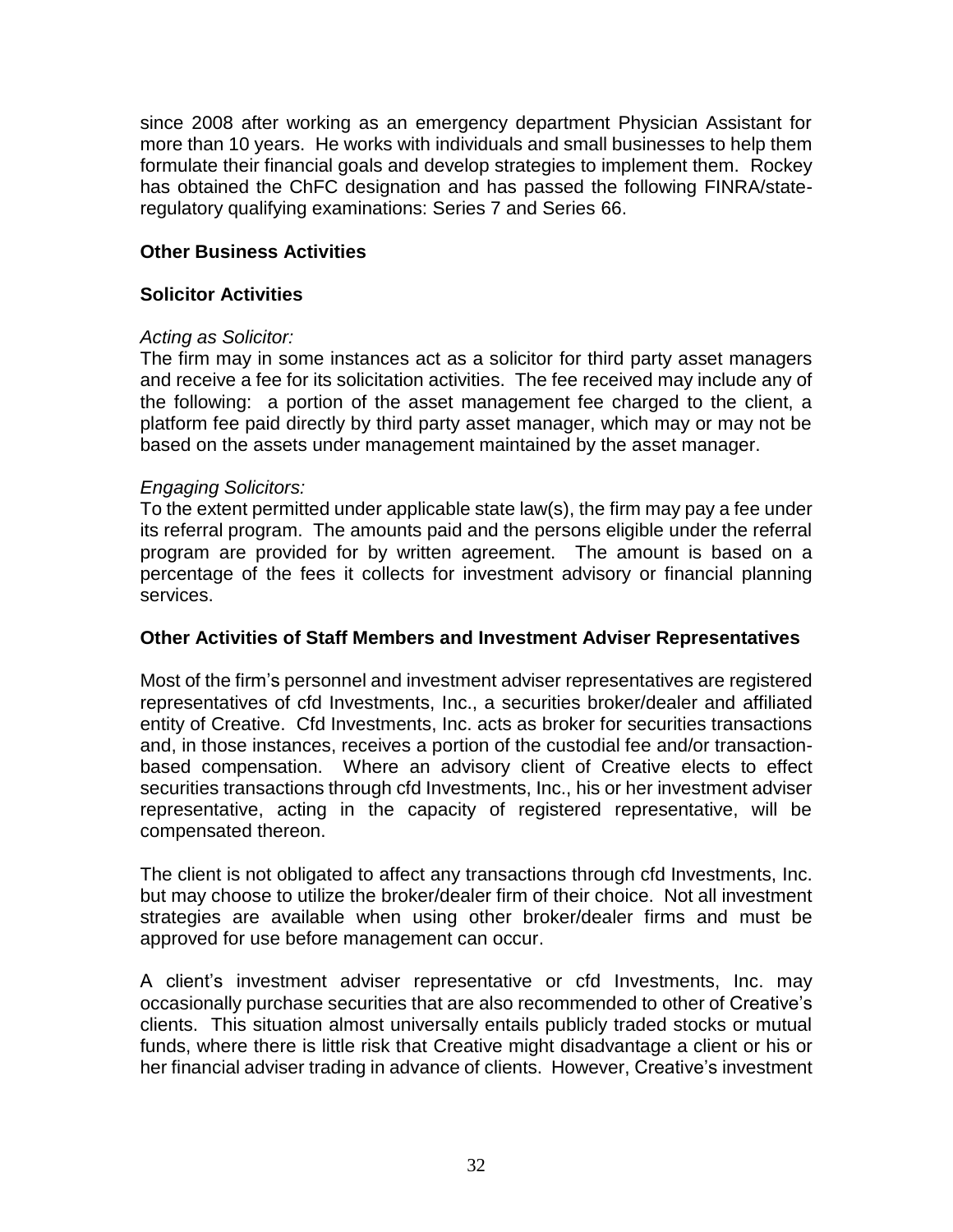adviser representatives are required to affect any client transactions prior to affecting their own.

In addition to acting as investment adviser representatives of Creative Financial Designs and registered representatives of its affiliate, cfd Investments, Inc., investment adviser representatives may also have various other outside business activities, related to the financial services industry or entirely unrelated. All outside business activities of investment adviser representatives must be disclosed to, and approved by, Creatives' Compliance Department. Creative will make disclosure of potential conflicts of interest to its clients relating to individual circumstances in such situations.

# **ITEM 9: DISCIPLINARY INFORMATION**

We are required to disclose any legal or disciplinary events that are material to a client's or prospective client's evaluation of our advisory business or the integrity of our management.

cfd Investments, Inc. and Matthew Bahrenburg are the subject of a FINRA AWC based on allegations that they failed to engage in proper due diligence in connection with a private placement investment sold through cfd Investments, Inc. The firm was ordered to pay restitution of \$750,000 to customers that participated in that investment, and was suspended from the sale of private placement investments for a period of 45 days. Bahrenburg was fined \$5,000 and suspended from acting in any principal capacity for cfd Investments, Inc. for 45 days.

Other details related to this matter can be found on the Investment Adviser Public Disclosure site [\(www.adviserinfo.sec.gov\)](http://www.adviserinfo.sec.gov/) or FINRA's brokercheck (www.brokercheck.com).

# **ITEM 10: OTHER FINANCIAL INDUSTRY ACTIVITIES OR AFFILIATIONS**

Creative has some common shareholders, officers and directors with cfd Investments, Inc., cfd Insurance Planners, Inc. and other companies related only by common ownership. No CFD company has a controlling ownership interest in any other CFD company. Cfd Investments, Inc. is an SEC-registered Broker/Dealer and member of FINRA and is also an insurance agency. Cfd Insurance Planners is a licensed life and health insurance agency. As disclosed elsewhere, there is also cfd Realty [a real estate broker]. The object is to make the products and services of those companies available to clients, if desired, in order to provide superior services and products toward achievement of clients' overall financial goals. However, unless otherwise noted herein, clients are not obligated to use either cfd Investments or any other affiliated entity in the course of implementing advice given by Creative. For some management platforms, clients are required to use the services of cfd Investments, Inc. for brokerage services. While the firm believes that the fees, commissions and charges of cfd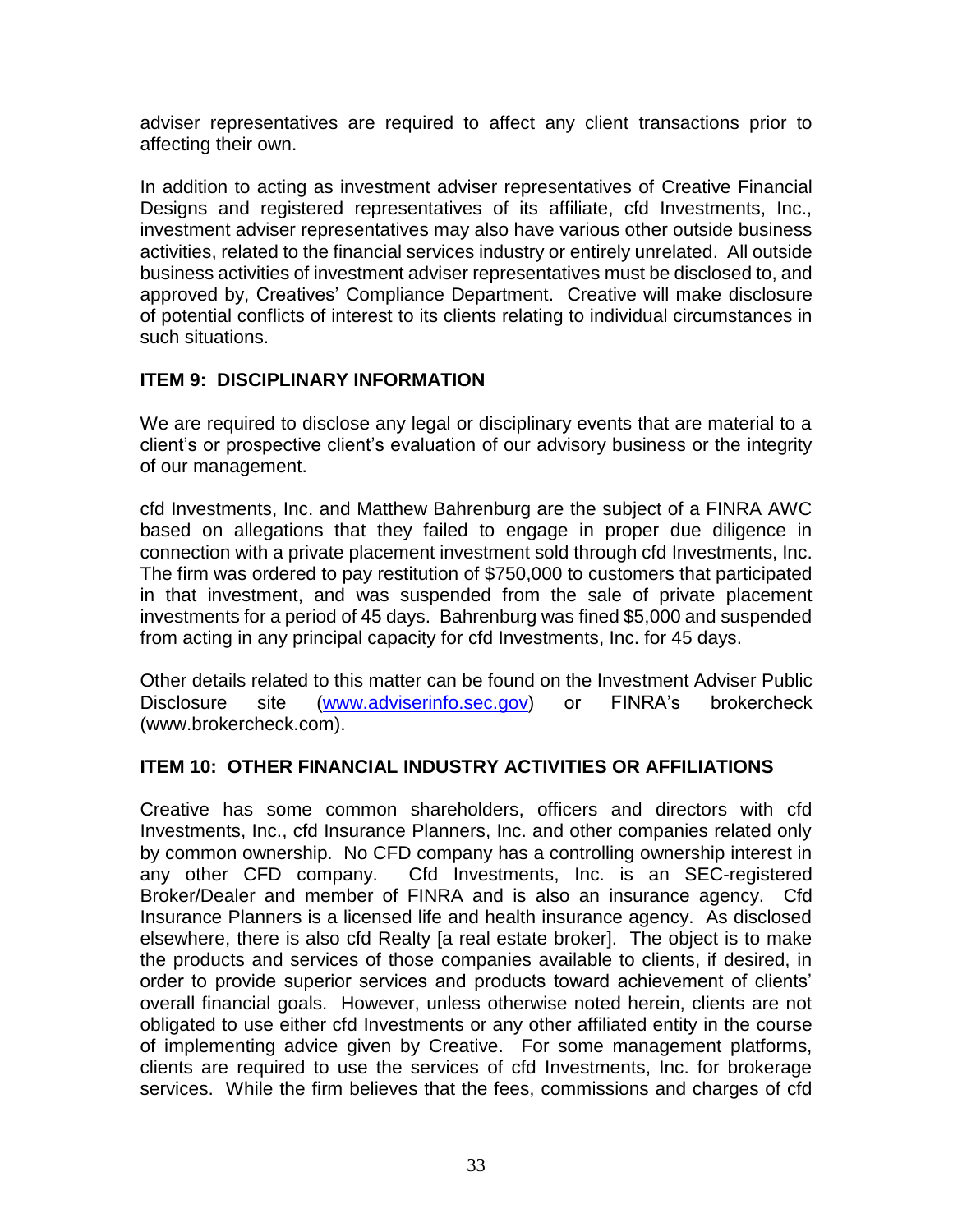Investments, Inc. are competitive with the industry norms and the negotiation of commission rates is possible, clients may be able to obtain substantially similar services from other industry broker/dealers at lesser cost.

Most customers of cfd Investments are also customers of Creative, and most customers of Creative are also customers of cfd Investments. This fact, along with overlapping ownership previously discussed, creates a close relationship between Creative and cfd Investments. Given the close relationship between cfd Investments and Creative, we have jointly created the firm Customer Relationship Summary (Form CRS). Creative believes that this is the best way of describing the relationships available with Creative. Additionally, Creative has worked with cfd Investments on its Reg Best Interest Disclosure, which contains information relating to conflicts of interest that cfd Investments and Creative have with respect to some of the services that are provided to retail customers and investors. Please note that that information is available at [www.cfdinvestments.com](http://www.cfdinvestments.com/) and www.creativefinancialdesigns.com, and is intended to be a disclosure of cfd investments, but to the extent that it relates to Creative's managed accounts held through a cfd Investments account, that disclosure document is also considered to be a supplemental disclosure of Creative.

# **ITEM 11: CODE OF ETHICS -- PARTICIPATION OR INTEREST IN CLIENT TRANSACTIONS**

Creative, its employees and financial advisers are subject to the firm's Code of Ethics. The Code generally provides that in all of Creative's business the best interest of the client is primary. Conflicts of interest are to be avoided and, where they cannot be avoided, acted upon in the client's best interests. The Code further requires employees and financial advisers to, among other things, adhere to all applicable regulatory requirements and to protect the confidential information of clients. This Code of Ethics also controls the investment adviser representatives when it relates to their personal investment transactions, all of which are monitored by the firm to ensure that personal trading does not interfere with the obligations and responsibilities of the investment adviser representative to the client. Clients may obtain a copy of the firm's Code of Ethics upon request.

Specifically, financial advisers are precluded from conducting trading in their personal accounts or in the accounts of family members within 24 hours of trading the same securities, except to the extent that it relates to block trades which are fully executed. See Section M of the Code of Ethics, for more information on this restriction.

Although not required unless certain portfolios or strategies are utilized, it is generally the case that the firm will utilize its related broker/dealer, cfd Investments, Inc., to affect all securities transactions for its managed accounts. (See also "OTHER FINANCIAL INDUSTRY ACTIVITIES OR AFFILIATIONS")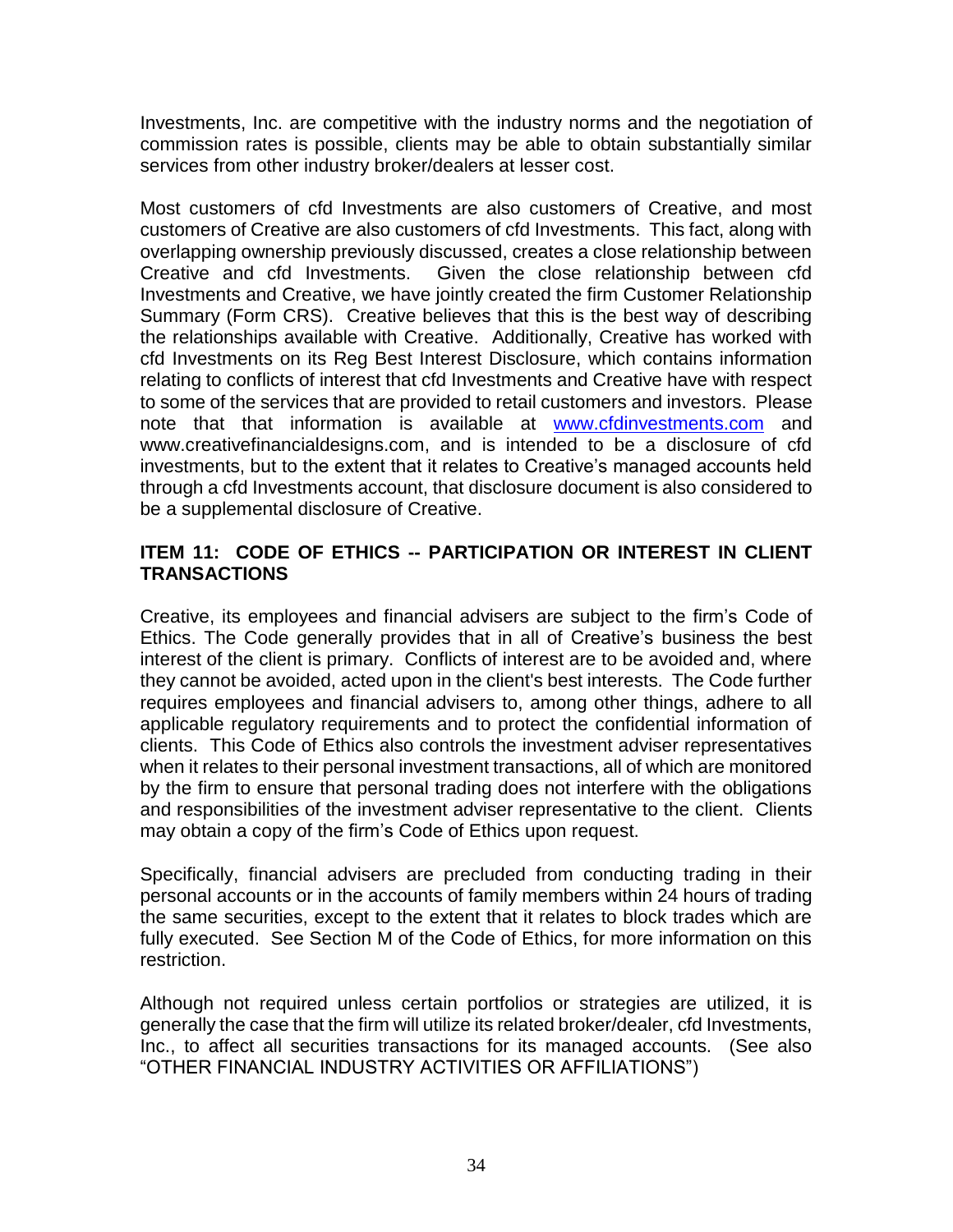# **ITEM 12: BROKERAGE PRACTICES**

### **Choice of Broker/Dealers**

Although not required, it is generally the case that Creative will utilize its affiliated broker/dealer, cfd Investments, Inc., to effect all securities transactions for its managed accounts. Cfd Investments, Inc. utilizes Fidelity Custody and Clearing Services ("FCCS") as its clearing firms, and those firms provide such services as transaction execution, clearance, settlement and custody. Creative believes that the fees, commission and other charges available through cfd Investments, Inc. are competitive relative to the services provided. Clients may negotiate commissions and other charges.

For brokerage accounts established through FCCS, asset-based pricing will apply to the account, which will be a fixed charge that will be applied to cover the custodial and transaction-based fees associated with the managed account. This is not a "Wrap Fee," as the advisory fee associated with the management of the account is separately identified and negotiated. Additionally, the financial adviser does not share in any portion of the asset-based pricing fee. The fee principally offsets those costs incurred by Creative and/or cfd Investments, Inc. based on the fees charged by FCCS for the custody and trading services that they provide. Cfd Investments, Inc. will also receive some additional compensation because of the charges. Cfd Investments, Inc. will not receive any additional compensation based on a decision of the manager to conduct more frequent transactions in a customer's account.

An additional option for the choice of broker/dealer is TD Ameritrade. For the costs and expenses related to TD Ameritrade, please check with the information made available by those broker/dealers, as their fees and charges can change from time to time. Transaction fee charges occur at TD per trade unless the investments fall under any of TD's no fee transactions.

#### **Execution of Transactions**

When effecting securities transactions for managed assets on the FCCS transaction platform, the firm's personnel will generally effect transactions for all clients utilizing block trading, which will mean that all of the transactions in the same security at the same time. This will not advantage one client over that of another. When the type or nature of the transaction is not conducive to the use of block trading, Creative will conduct all of the transactions as close in time as practicable under the prevailing circumstances. This practice will result in some clients obtaining execution of their portfolio transactions earlier than other clients do and in periods of market volatility, could result in differing execution prices for some clients for transactions involving the same securities.

#### **Soft Dollars/Referrals/Directed Brokerage**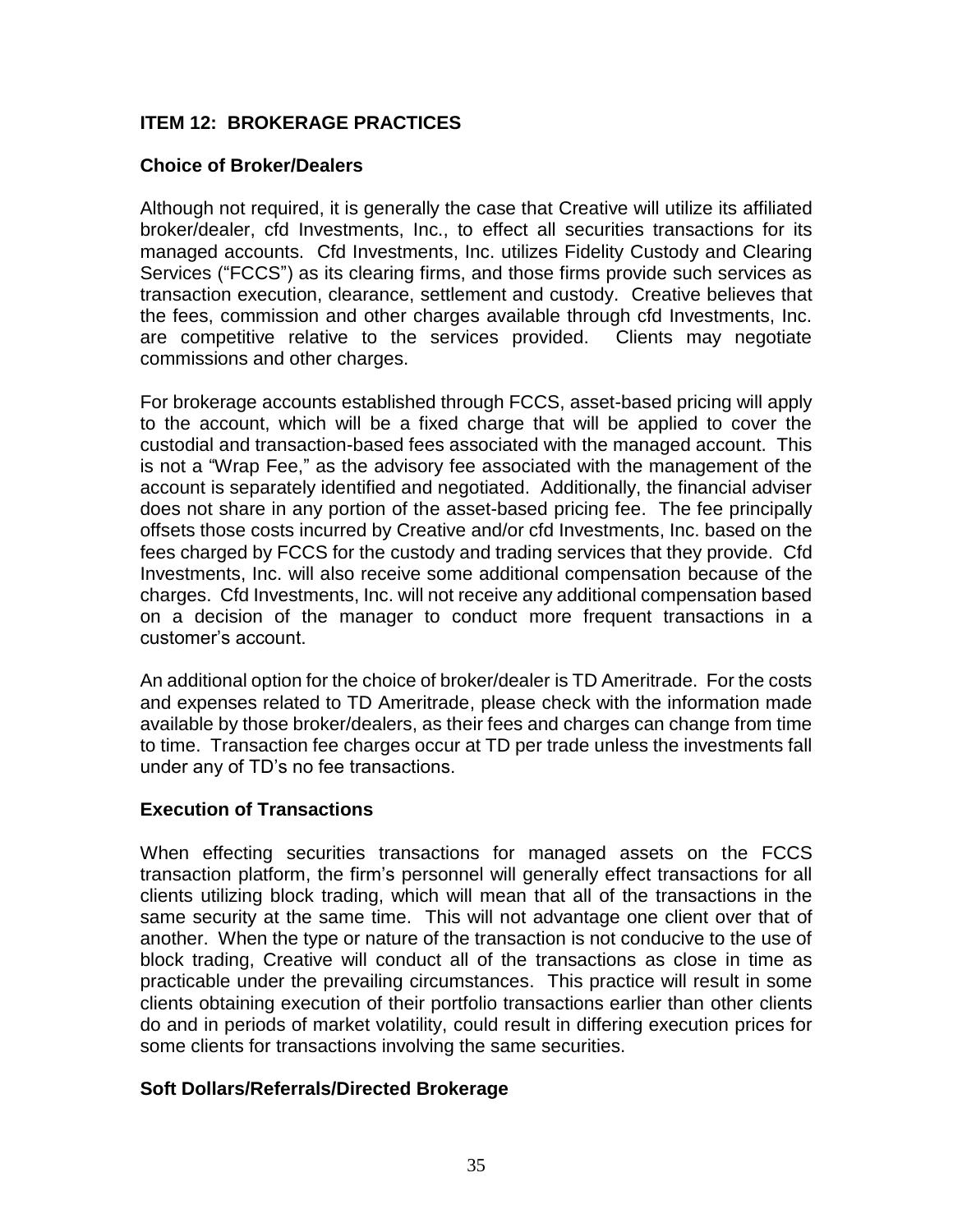Creative does not accept products or services that do not qualify for Safe Harbor outlined in Section 28(e) of the Securities Exchange Act of 1934, such as those services that do not aid in investment decision-making or trade execution. That said, certain third party asset managers provide payments to Creative or cfd Investments, Inc. in the form of marketing support. Such payments are made to Creative for the purposes of supporting training of its financial professionals, and such third party asset managers are identified as corporate sponsors. Information relating to corporate sponsors is discussed on the firm's website at [www.creativefinancialdesigns.com.](http://www.creativefinancialdesigns.com/)

Certain third party asset managers provide incentives to financial professionals, and these incentives can pay additional funds to financial professionals, beyond the fee collected, as an offset of costs paid by the financial professionals in the performance of their practices. Generally speaking, these payments are used to offset expenses related to marketing or training activities. Discussions of these programs can be made available directly by our financial professionals, as applicable to the services that they recommend. Please discuss this matter with your financial professional, if applicable.

With respect to managed advisory clients, Creative does not direct brokerage to any broker/dealer in return for any form of compensation or referrals. Creative utilizes the brokerage services of cfd Investments, Inc. and generally recommends, and in some cases requires that advisory clients utilize the services of the affiliated broker/dealer. As discussed elsewhere in this document, cfd Investments, Inc. does receive compensation based on accounts established through the broker/dealer and through its clearing arrangement with FCCS. Creative does provide services through other clearing platforms, and customers will pay fees and charges for transactions, or other services provided through such platforms.

Financial planning clients are advised that they are free to use the broker/dealer of their choice to implement financial planning recommendations. Clients should be aware that a conflict of interest is present when utilizing cfd Investments, Inc. for plan implementation transactions since their financial adviser may be compensated for such securities transactions by the broker/dealer. That compensation in their capacity as registered representatives is in addition to any compensation they may receive from Creative in their capacity as investment adviser representatives.

#### **ITEM 13: REVIEW OF ACCOUNTS FINANCIAL PLANS**

#### **Review of Accounts**

Managed accounts are reviewed continually by the Managed Accounts Department. Various internal limits on gains, losses, allocation, and diversification are constantly monitored via independent software and alerts and signals as well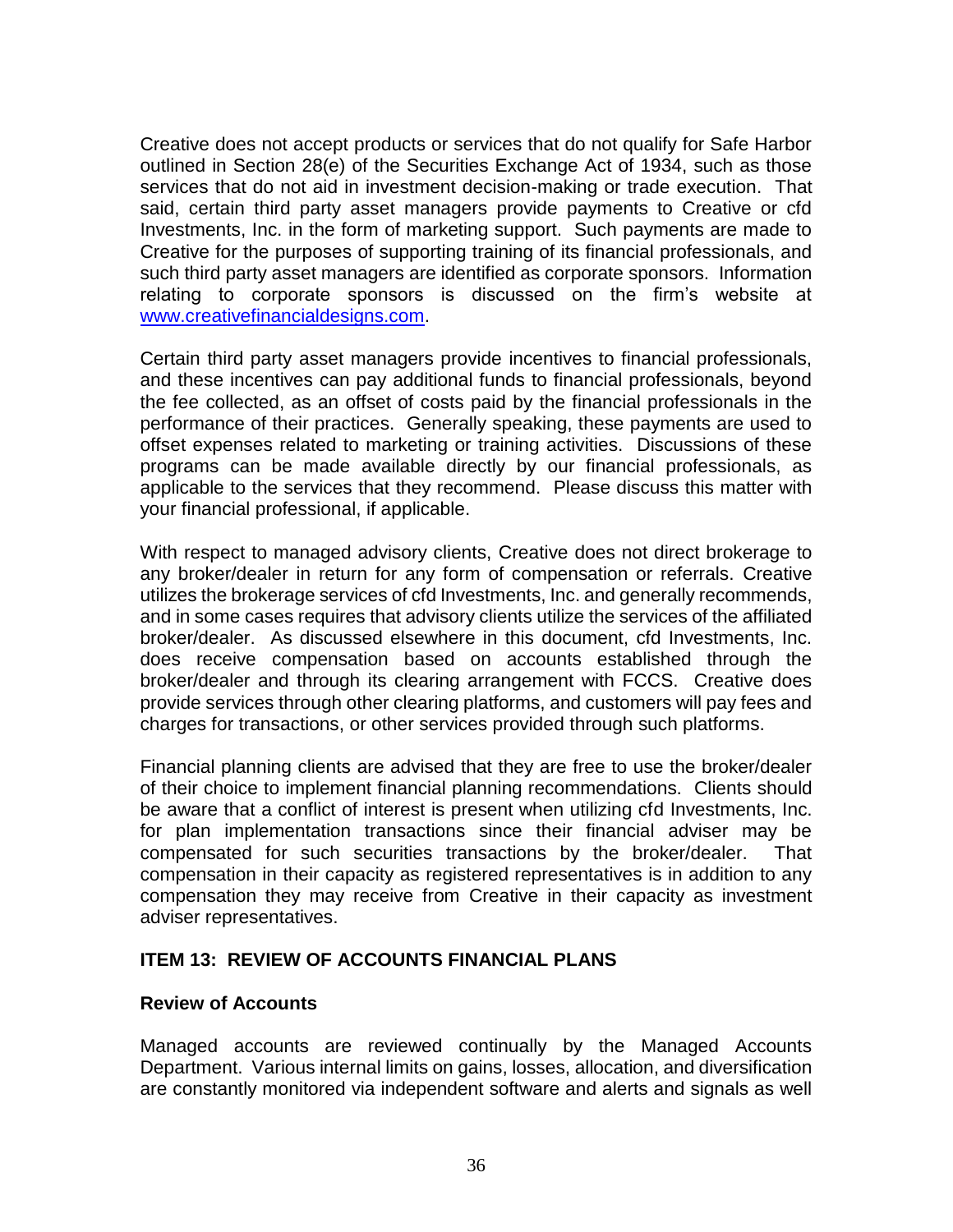as personal observations. In order to ensure that all portfolio transactions, holdings and values are correct and current, Creative urges its clients to carefully review all statements received directly from the independent financial institutions and qualified custodians. Furthermore, the Managed Accounts Director or his designee reviews all trades.

# **Review of Financial Plans**

The firm's home office staff review a sampling of financial plans including written financial planning advice. Compliance and Supervision personnel also conduct periodic reviews of financial advisor activities.

# **ITEM 14: CLIENT REFERRALS AND OTHER COMPENSATION**

There is no formal client referral arrangement between cfd Investments, Inc. and Creative, but there are clients of Creative that are also clients of cfd Investments, Inc. and it can be understood that clients are being referred between cfd Investments, Inc. and Creative. Additionally, most investment adviser representatives of Creative are also registered representatives of cfd Investments, Inc. These facts may be a consideration in a recommendation by Creative to utilize cfd Investments, Inc. as its broker/dealer.

# **ITEM 15: CUSTODY**

All client assets are held at qualified custodians who provide account statements directly to clients per their stated way of receiving (through online access, email, or mail).

While Creative does not take physical custody of client funds or securities, SEC rules under the Investment Advisers Act of 1940 deem the firm to have custody of client assets because of certain business methodologies employed by Creative. The firm is deemed to have "constructive custody" under regulatory guidelines because of Creative's authority from certain clients for our firm to directly debit client advisory fees from their custodian accounts consistent with industry practices and regulatory guidelines. Furthermore, most clients under the Self-Directed Retirement management platform gives Creative access to their employer plan account to allow the firm to effect investment management transactions with regard to those assets. Under SEC rules, this level of access to client assets is considered the equivalent of Creative having "custody" of the client assets.

Because Creative is deemed to have custody of client assets due to the circumstances described above, the firm has engaged an independent auditor to perform an unannounced audit of Creative's activities relating to client assets on at least an annual basis. The purpose of the audit it to ensure that the firm and its personnel are dealing appropriately with client assets and to verify those client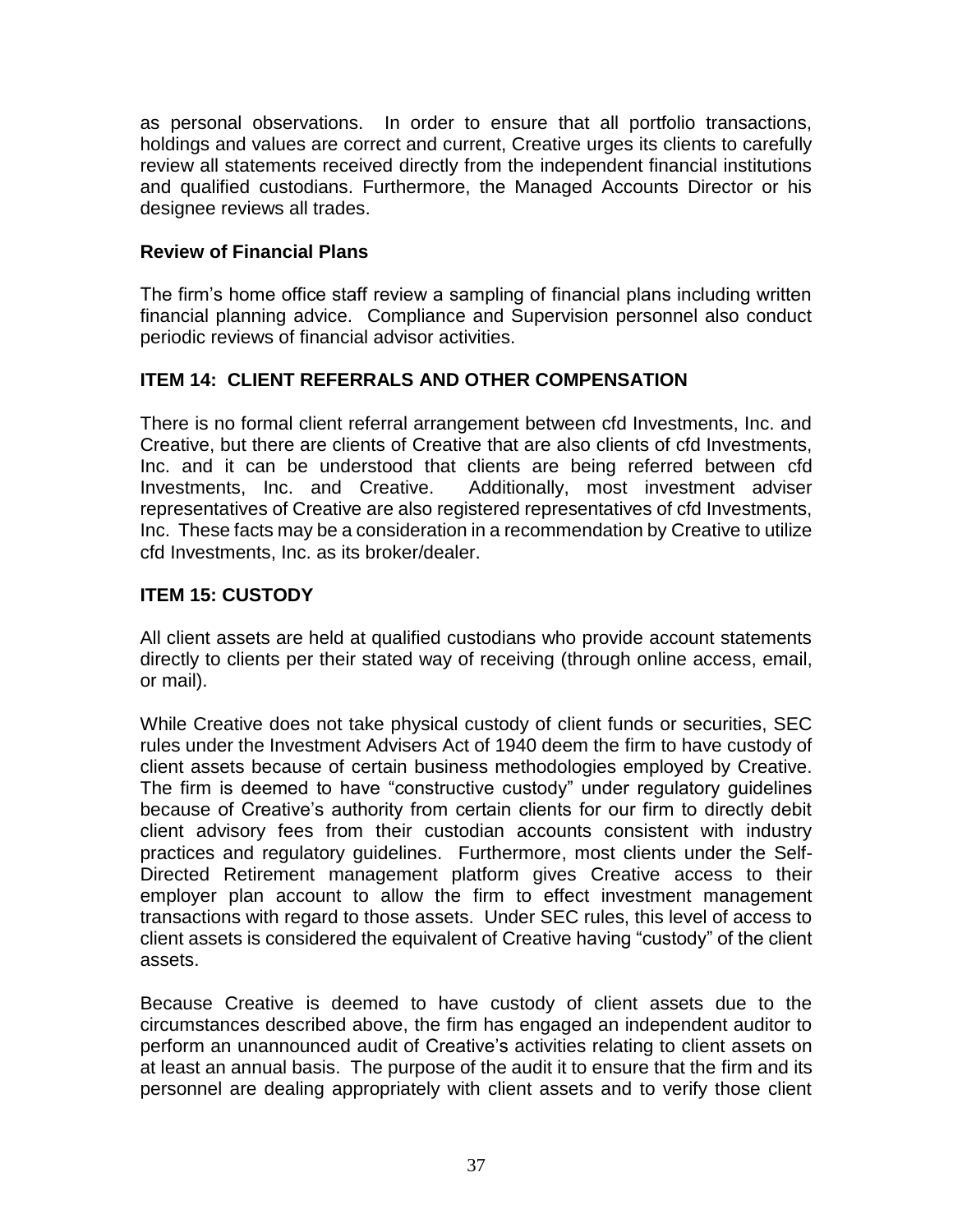assets with the respective custodians where the client assets are held, as well as directly with clients themselves. The results of these audits are available upon request.

# **ITEM 16: INVESTMENT DISCRETION**

Creative exercises discretion with respect to the Brokerage Management, Self-Directed Retirement, and Variable Annuity Management programs. Discretion gives Creative the authority to determine the securities to be bought and sold without obtaining specific client consent, unless a client of Creative specifically requests that certain securities not be purchased in their accounts. For managed accounts utilizing brokerage accounts (e.g. equity securities), it is required that the clients at a broker/dealer. Creative often recommends cfd Investments to serve in that capacity, however a client may use a third party broker/dealer approved by Creative.

Though the firm generally recommends that planning clients utilize cfd Investments, Inc. for securities transactions, the planning clients' choice of broker/dealers to use for the implementation of securities transactions is the client's decision.

# **ITEM 17: VOTING CLIENT SERCURITEIS**

Creative does not vote proxies for its clients with regard to their securities holdings. All client securities are held at their respective custodians in the name of the client and therefore client custodians' direct proxies to the clients themselves for voting.

# **ITEM 18: FINANCIAL INFORMATION**

Creative does not require or solicit the prepayment of more than \$1,200 in fees six months or more in advance. In addition, Creative is required to disclose any financial condition that is reasonably likely to impair its ability to meet contractual commitments to clients.

cfd Leasing, Inc. (hereinafter, "Leasing"), a company that provides staffing services to several companies, including Creative, has received a loan through the U.S. Small Business Administration ("SBA") Paycheck Protection Program ("PPP"), which allowed eligible individuals and small businesses to obtain loans during the COVID-19 crisis. A PPP loan is eligible for forgiveness, provided the terms of the loan forgiveness are satisfied. The SBA advised all PPP borrowers that they were required to make a certification of need in good faith at the time of application, taking into account their current business activity, the state of economic uncertainty, and their ability to access other sources of liquidity sufficient to support their ongoing operations in a manner that is not significantly detrimental to their business. As part of its PPP Loan Application, Leasing certified to the SBA that the receipt of the PPP loan was necessary to support its ongoing operations and